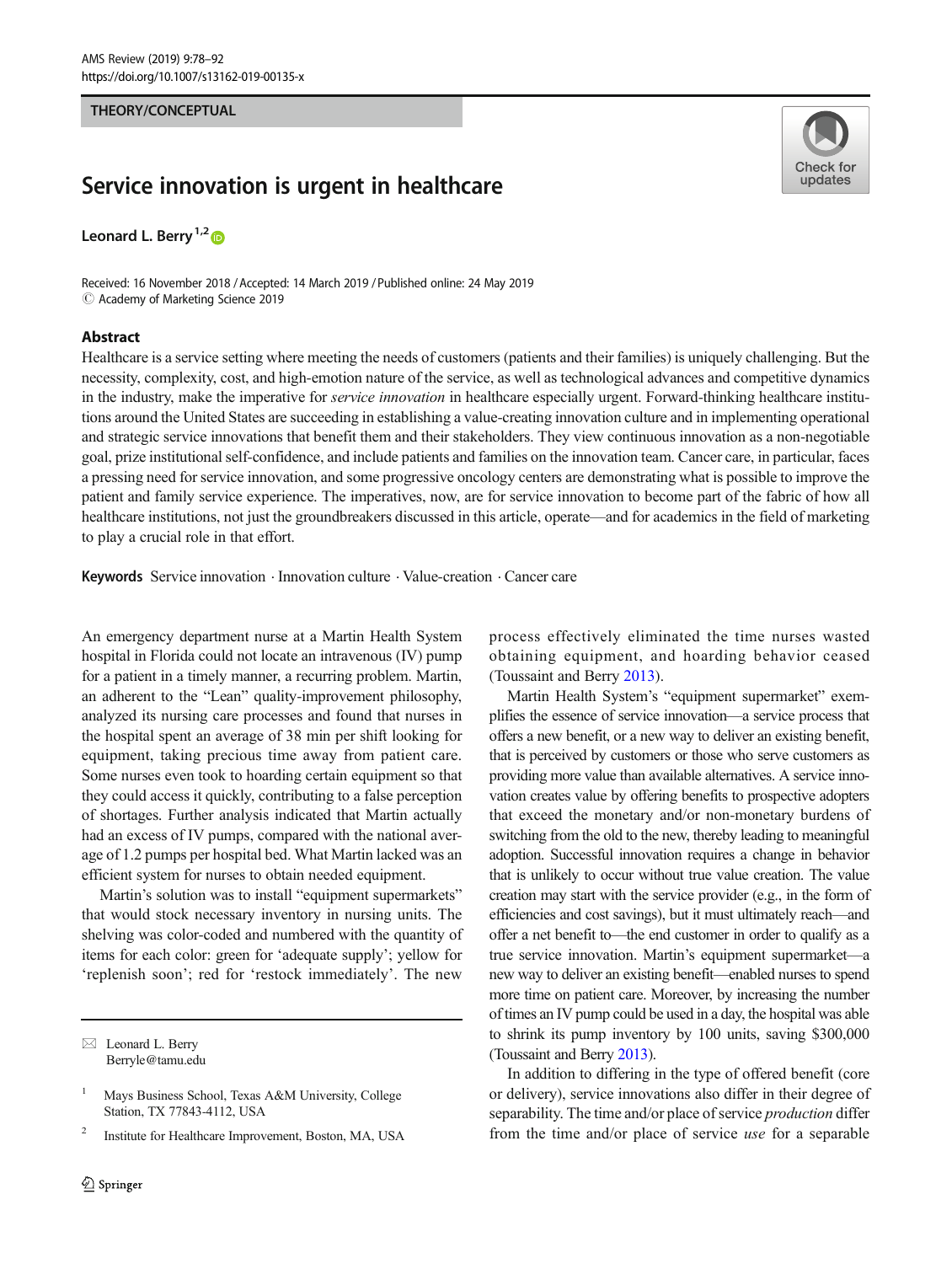service; conversely, service production and consumption are synchronous for an inseparable service (Berry et al. [2006a\)](#page-12-0). Dropping one's automobile off at a dealership for a "checkup" is primarily a separable service; going to the doctor for a physical checkup is primarily an inseparable service.

Table 1 depicts the four dimensions of service innovations: type of benefit (core vs. delivery) and degree of separability (separable vs. inseparable). Most service innovations, whether operational or strategic in nature, fall somewhere in this fourcell matrix. Operational service innovations create customer value by improving existing processes and offering greater efficiency, timeliness, quality, or other enhancements to operational outcomes. Strategic service innovations redirect, to some degree, the course of the organization's go-to-market strategy. Strategic innovation can be new to the organization but not the market, or new to both the organization and the market. Healthcare organizations must excel in both operational and strategic innovation.

This article addresses five primary topics. First, it describes the uniqueness of healthcare services. Second, it discusses the inefficiency and waste in healthcare that requires bold action. Third, it explains the need to establish an innovation culture in healthcare organizations and presents key essentials toward that end. Fourth, it highlights the opportunity for service innovation in cancer, an especially frightening and pervasive constellation of diseases for which patients and families can benefit enormously from innovative approaches to service delivery. Fifth, it outlines ways in which academics in the field of marketing can advance the research on healthcare service innovations. The article includes numerous examples of service innovation, to illustrate focal concepts and show what is possible when patient-centeredness, creativity, and boldness converge.

# A different kind of service

Healthcare is a unique consumer setting: The service-quality challenge of serving a sick customer who may be anxious and in pain differs from that of serving one who is well. Healthcare is a "high-emotion" service that can create intense feelings such as fear, anxiety, and uncertainty before the service is even delivered (Berry et al. [2015](#page-12-0)). Indeed, illness causes some people to be far more sensitive, dependent, and/or demanding consumers than they typically would be (Berry and Bendapudi [2007](#page-12-0)).

In no other service is managing the "customer experience" more important than in healthcare. Marketing scholarship converges on the view that total customer experience is a multidimensional construct that incorporates customers' cognitive, emotional, sensory, and behavioral response to human interaction, technology, facilities, and other stimuli (Lemon and Verhoef [2016;](#page-13-0) Schmitt [2003](#page-14-0); Verhoef et al. [2009](#page-14-0); Bolton et al. [2018;](#page-12-0) Edvardsson et al. [2010\)](#page-13-0). The elements of customer experience need to be cohesively orchestrated for consumersturned-patients—whose sensitivities, dependencies, and expectations are likely to be heightened during illness or injury. For patients with chronic or life-limiting disease, customer experience becomes an ongoing series of events that comprise a multitude of experiential "touch points." In healthcare, there are many opportunities to fall short.

Most services are "want" services; healthcare is a "need" service, often a dreaded one. Services such as dining at a restaurant or streaming a movie online are "want" services; a colonoscopy or mammogram is a "need" service. Customer reluctance is a reality of healthcare. Healthcare, a highly personal service, may require individuals to divulge private information to (and sometimes undress in front of) a clinician

Table 1 Matrix of service innovations



Source: adapted from Berry et al. ([2006a\)](#page-12-0). Creating New Markets Through Service Innovation. MIT Sloan Management Review, 47 (2), 56–63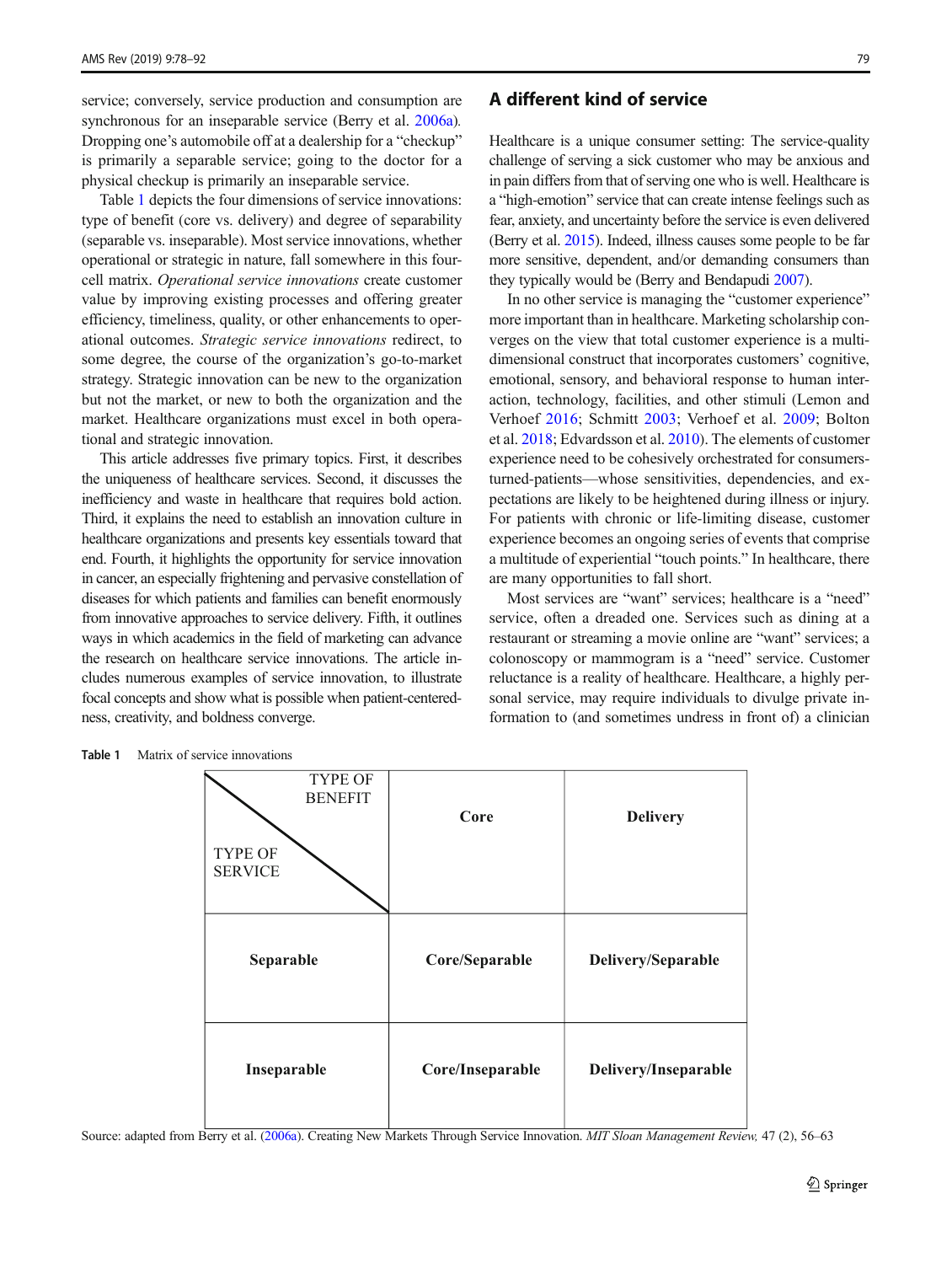they are meeting for the first time. Healthcare services need to be customized to fit not only patients' medical conditions, but also their cultural preferences, mental states, family support at home, and financial capacity, among other factors that influence treatment planning. In effect, patients need "whole-person care" (Berry and Bendapudi [2007](#page-12-0)).

Healthcare can be an unsafe service (Makary and Daniel [2016\)](#page-13-0). Too many patients are harmed by carelessness, poor staff communication, clinical incompetence or fatigue, unnecessary treatment, or some combination thereof. Each year several million U.S. patients get preventable infections during hospital stays for reasons ranging from clinicians' poor hand hygiene, to inadequate preparation of a surgical patient's skin with an antiseptic agent, to failure to raise the head of a mechanically ventilated patient's hospital bed, thereby causing pneumonia (Berrios-Torres et al. [2017](#page-12-0); Anderson et al. [2014](#page-12-0); Chassin et al. [2015\)](#page-13-0). Patients also are vulnerable to medication errors, such as receiving the wrong drug or the right drug at the wrong dose, or receiving multiple drugs that interact adversely (Nuckols et al. [2014;](#page-14-0) Bates and Slight [2014;](#page-12-0) Wittich et al. [2014](#page-14-0)). Patients also may be harmed by overdiagnosis that results in overtreatment (Davies et al. [2018](#page-13-0)). Welch and colleagues write, "Over-diagnosis occurs when individuals are diagnosed with conditions that will never cause symptoms or death….There is nothing to be fixed…an over-diagnosed patient can only be harmed. And the simple truth is that almost all treatments have potential to do some harm" (Welch et al. [2011](#page-14-0), pp. xiv-xv).

Another difference between healthcare and other services is its combination of complexity and importance. Some services (such as computer repair) are complex but not potentially lifechanging or life-threatening. Healthcare is both complex and consequential—a "blackbox" service that gives clinicians the upper hand (Berry et al. [2015](#page-12-0)). Clinicians' technical knowledge, prestige, and position can cause patients to refrain from questioning a diagnosis or treatment plan that seems wrong. Consumers normally are in charge of what, how, and where they buy. In healthcare, clinicians hold most of the power, especially in cases of serious illness when anxious patients can feel highly dependent on doctors and avoid any behavior that may offend them (Berry et al. [2017a;](#page-12-0) Awdish [2017](#page-12-0)). Patient timidity stymies shared decision-making whereby clinician and patient pool their knowledge—the clinician's medical expertise and experience and the patient's self-knowledge—to identify the best plan, which may be to do nothing (Barry and Edgman-Levitan [2012\)](#page-12-0). Too often, patients have little input into critically important decisions that directly affect them (Mulley et al. [2012;](#page-13-0) Dobler et al. [2017\)](#page-13-0).

Still another profound distinction of healthcare is the array of challenges and stresses for those providing the service. In no other service role does a service provider sometimes have to tell individuals that they have an incurable disease. In only a few service roles, medical care being one, can a provider's mistake cause the customer severe harm, including death.

These realities, combined with other pressures such as excessive workload, reduced autonomy, inefficient processes, and time-consuming documentation of the clinical visit, can transform what on paper seems to be a dream job—being a doctor—into a physically and emotionally draining occupation (Shanafelt et al. [2017](#page-14-0); Downing et al. [2018;](#page-13-0) O'Shea [2018\)](#page-14-0). Electronic health records (EHRs) in particular intensify the clerical burden and compete for clinicians' attention as they interact with patients (Shanafelt et al. [2018\)](#page-14-0). Research reveals that U.S. doctors currently spend as much (or more) time on recordkeeping and other aspects of what is called "desktop medicine" as they do directly interacting with patients (Tai-Seale et al. [2017;](#page-14-0) Sinsky et al. [2016](#page-14-0)).

Burnout—a syndrome of exhaustion, cynicism, and reduced work-related effectiveness—is widespread among U.S. physicians (Shanafelt et al. [2017\)](#page-14-0). Research-based estimates indicate that more than 50% of U.S. doctors show at least one sign of burnout (Shanafelt et al. [2015](#page-14-0); Shanafelt et al. [2017\)](#page-14-0). Burnout among physicians has been associated with greater turnover, higher rates of medical errors, and increased mortality incidence for hospitalized patients in their care (Wallace et al. [2009](#page-14-0); Tawfik et al. [2018](#page-14-0)). Burnout is similarly afflicting nurses (McHugh et al. [2011;](#page-13-0) Shanafelt et al. [2015](#page-14-0)). Improving healthcare quality depends on sustained, determined and, at times, courageous actions to address and resolve the primary factors contributing to clinician burnout. Serving customers who are sick requires passion, idealism, energy, and purpose for the work, all casualties of work-related burnout (Swensen [2018\)](#page-14-0).

### Wasting precious resources

Healthcare costs in the U.S., the highest in the world on a per capita basis by far, are nearing 20% of the gross domestic product (Stey et al. [2018](#page-14-0)). Annual spending on healthcare in the U.S of \$3.6 trillion dwarfs spending on education (\$1.1 trillion) and national defense (\$867 billion) (Altarum [2018;](#page-12-0) Fuchs [2018](#page-13-0)). The return on this investment is questionable. Life expectancy in the U.S, for example, actually decreased in 2015 and 2016, and only 8% of U.S. residents receive recommended preventive care (Borksy et al. [2018](#page-12-0)). Economic waste, defined by Fuchs [\(2009a\)](#page-13-0) as any intervention with expected costs greater than expected benefits, is rampant in healthcare. Estimates of wasteful spending on healthcare in the U.S. range between one-quarter and one-half of total spending (Cutler [2018\)](#page-13-0). If one assumes that one-third of medical spending is wasteful, then the aggregate cost of this waste is about 6% of the gross domestic product, which is two-thirds of the total revenue raised by individual households' federal income taxes (Cutler [2018](#page-13-0)). Excessive wasteful spending in healthcare is robbing American society of financial resources to address other societal needs. Fuchs ([2018](#page-13-0)) concludes that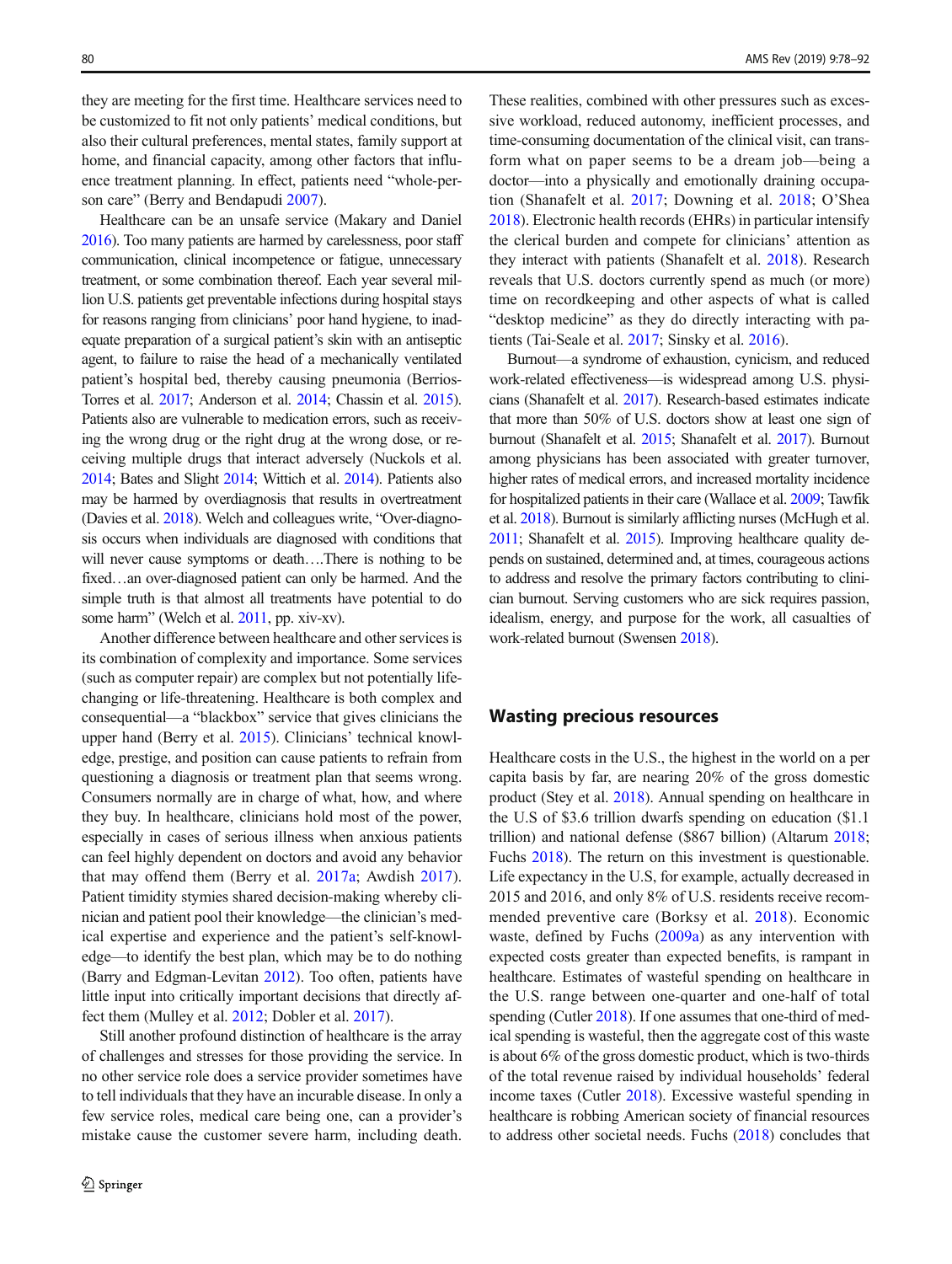reducing healthcare spending by 10% would generate \$330 billion for other societal uses.

Administrative and operational waste are primary culprits, along with high prices for pharmaceuticals and physician services, compared to figures from other industrialized countries (Cutler [2018](#page-13-0)). Administrative waste results from a complicated, inefficient employer-and-government–based insurance system and documentation overload, among other factors (Fuchs [2009b\)](#page-13-0). A report from the American Hospital Association concludes that the average-size U.S. hospital uses 59 full-time employees to perform administrative tasks related to regulatory compliance, at an annual cost of \$7.6 million (O'Shea [2018\)](#page-14-0). Approximately 25% of total U.S. healthcare spending goes to administrative costs, three times what is spent on cancer care (Cutler [2018](#page-13-0); Cutler et al. [2012\)](#page-13-0).

Contributors to operational waste include inefficient processes; duplication of services related to poor care coordination, especially for older patients who see multiple physicians for different illnesses; medically unnecessary use of moreexpensive specialists, services, and equipment; medical errors; and overtreatment (Stey et al. [2018;](#page-14-0) Berry et al. [2013](#page-12-0); Berwick and Hackbarth [2012](#page-12-0); Fuchs [2009b](#page-13-0); Bentley et al. [2008;](#page-12-0) Bush [2007](#page-12-0); Welch et al. [2011](#page-14-0)). Supply increases demand in healthcare, contrary to virtually all other services in which demand increases supply. The Dartmouth Atlas of Healthcare project has shown, empirically, that more physicians or hospital beds in a geographic market lead to more medical services provided on a per capita basis—with no improvement in population health (Bynum et al. [2016](#page-12-0).)

Still another important source of waste is healthcare's disproportionate emphasis on sick care rather than helping people stay well. As Shortell ([2016](#page-14-0) p. 1223) writes, "Disease prevention initiatives aimed at improving nutrition, physical activity, tobacco use, and related lifestyle behaviors are likely to have the greatest effect on slowing the annual increase in healthcare costs." The best way to bend the cost curve in healthcare is to keep people healthy.

# Toward a culture of innovation

Healthcare in the U.S. requires bold innovation. It costs too much, wastes too much, harms its customers too often, and can drain the joy of serving. A number of individual healthcare organizations are proving that true value-creating innovation can bring profound improvements to the market. But the healthcare delivery sector as a whole is playing defense rather than offense, reacting to market turbulence by getting bigger through mergers and acquisitions rather than investing in getting better (Fulton [2017;](#page-13-0) Gaynor et al. [2015\)](#page-13-0). Achieving service innovation in healthcare must be an organizational cultural priority, including viewing continuous innovation as a non-negotiable cultural goal; prizing

institutional self-confidence; and including patients and families on the innovation team.

### Viewing continuous innovation as a non-negotiable cultural goal

The culture of an organization is defined by how individuals in it behave; culture needs to be role-modeled and nurtured every day. A study of the 40 largest U.S. health systems revealed that 32 had established an executive position of chief innovation officer (Jain and Schulman [2018\)](#page-13-0). Depending on how the role is conceptualized and structured—and the capabilities of the person in the role—this can be a positive step. However, such a step also can backfire because innovation is the responsibility of everyone in the organization and cannot be delegated to a specific department. The spirit of innovation—creating more value by improving on what exists—must start with the CEO and flow all the way down to the frontlines of the organization, where knowledge of inefficiencies, flawed processes, and customer needs and wants often is greatest (Toussaint and Berry [2013](#page-14-0)). As one health system chief innovation officer put it, "If the CEO doesn't own innovation, the organization will eat it alive…The CEO has to own it, drive it, and value it" (Jain and Schulman [2018\)](#page-13-0).

In 2009, the president and CEO of MedStar Health, a large integrated health system serving the District of Columbia and Maryland, sponsored the creation of the MedStar Institute for Innovation  $(MI<sub>2</sub>)$ , a unit whose mission is "to catalyze innovation that enhances health" (Samet and Smith [2016](#page-14-0), p.7). If a dedicated innovation department or institute is to be established in the organization,  $MI_2$  offers a good example of how to do it, as its purpose is to tap into the underutilized innovation energy and talent within the organization—that is, to turn potential innovators into actual innovators. The  $MI<sub>2</sub>$ group offers online courses on topics such as creative thinking, created an app that features a series of tools and approaches to facilitate innovative problem solving, and offers monthly "All Minds Meetings" consisting of TED-type presentations and "Thinking Differently" day-long sessions of innovative exercises and speakers. The  $MI<sub>2</sub>$  group also consults internally with departments or teams that are working on a difficult problem (Samet and Smith [2016\)](#page-14-0). MedStar's efforts are instructive in showing the potential of investing in an organizational unit of innovation champions that focus on strengthening a "bottom-up" innovation culture. The  $MI_2$ group is innovative in nurturing innovations.

Innovative organizations embed in their cultures an unrelenting attitude that continuous innovation is an imperative, not an option. Business entrepreneur and historian Gary Hoover commented in a class lecture that "consumers will always get what they want. The only questions are: who will give it to them and when?" Innovative service organizations embrace the challenges of initiating changes within their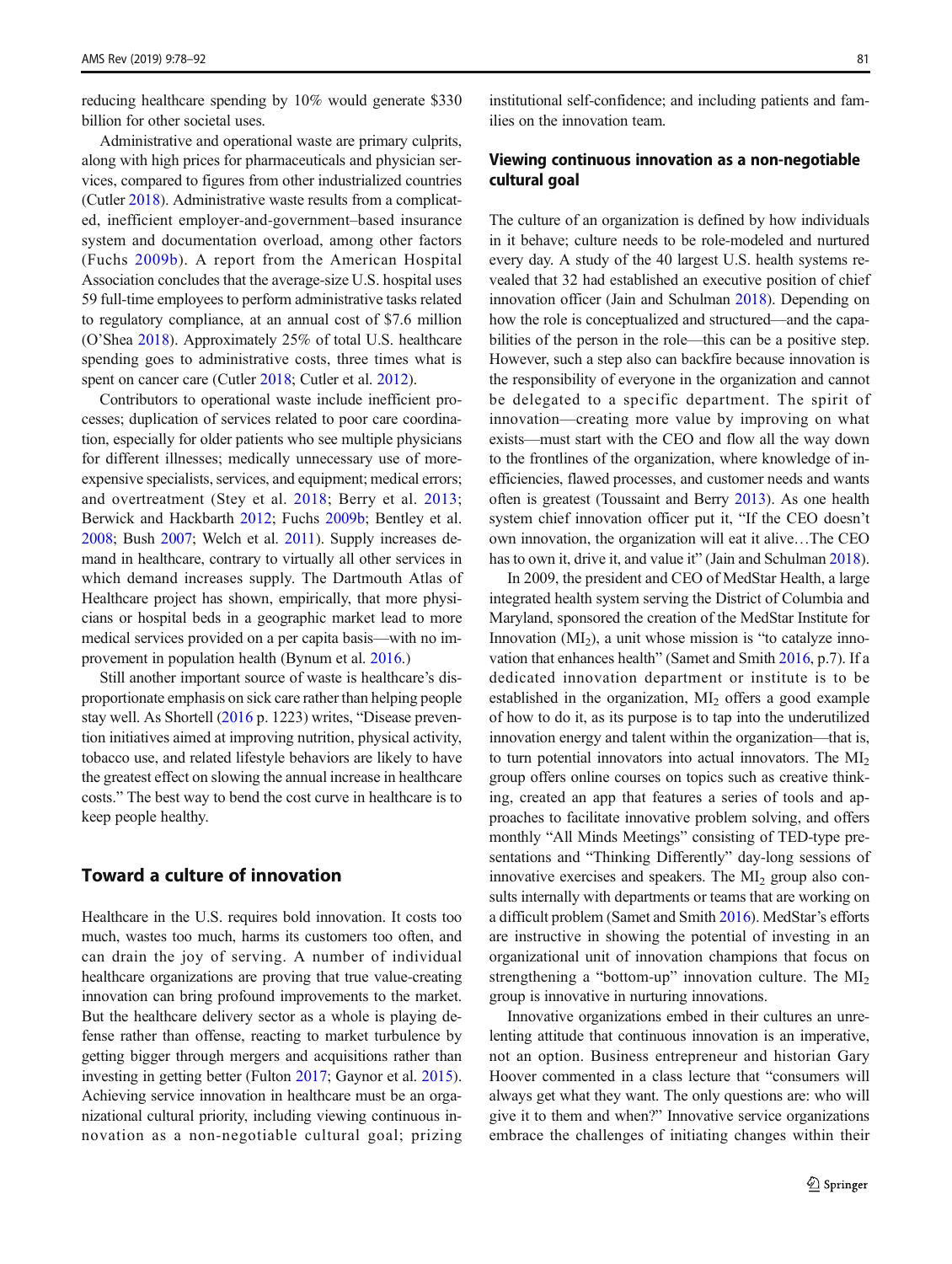control to respond to changes beyond their control. The goal is to achieve a good fit between what and how target customers buy and what and how the organization markets to them. Such innovation is a necessary ingredient for successful competition.

Why an innovation culture is imperative in healthcare The imperative to innovate continuously comes in many forms, including the aforementioned egregious waste, declining performance, loss of talent, the emergence of nontraditional competitors, and advances in technology and in the new service options those advances make possible. Healthcare is experiencing all of those pressures. Many community hospitals are closing (Frakt [2018\)](#page-13-0); burned-out clinicians are performing less effectively, and some are retiring early (Shanafelt et al. [2015](#page-14-0); Tawfik et al. [2018\)](#page-14-0); and nontraditional competitors (such as employer-based and retail store–based medical clinics) are gaining market share from conventional primary care clinics for treating low-acuity illnesses (Mehrotra [2013;](#page-13-0) Berry et al. [2014\)](#page-12-0).

In a much publicized move, Amazon, Berkshire Hathaway, and JP Morgan Chase announced plans in 2018 to form an independent company to directly provide healthcare for its U.S. employees—clear evidence that these firms (and many others) are tired of waiting for healthcare quality to improve and costs to decline (Wingfield et al. [2018\)](#page-14-0). CVS Health operated 9800 retail drug stores and 1100 in-store medical clinics in 2018. It also is a major pharmacy benefit manager (PBM) overseeing the prescription benefit plans affecting approximately 94 million consumers. In 2018, it announced plans to merge with Aetna, America's third-largest health insurance company with 22 million members. The proposed goal is to greatly expand convenient patient access to a broadening array of healthcare services (likely to happen) and to lower the costs of healthcare (doubted by many, due to stifling of competition) (Abelson [2018;](#page-12-0) Frakt and Garthwaite [2018](#page-13-0)). What is occurring for sure is that intertype competition—competition for the same customer among dissimilar competitors—is impacting healthcare. The need for bold innovation that offers superior benefit to patients and those who serve them has never been greater.

#### How technology can contribute to the innovation imperative

Technology is having a dramatic effect on healthcare delivery, transforming some services from inseparable to separable. Telemedicine services employ information communication technology to deliver healthcare services remotely. These rapidly growing services fall into two subcategories: technology used for diagnosis and communication among clinicians, and technology used between clinicians and patients (Christensen [2018\)](#page-13-0). Patients need assistance, but they do not always need an inperson visit with a clinician to receive it. Telemedicine services, ranging from telephone communications with a clinician to remote internet-based diagnoses, electronically move information

rather than physically moving patients. Telemedicine can bring care directly into a patient's home and can be especially valuable to patients who are non-ambulatory, live far from in-person medical assistance, or have chronic diseases that require regular monitoring (World Health Organization [2016](#page-14-0); Berry et al. [2003,](#page-12-0) [2014](#page-12-0); Topol and Hill [2012](#page-14-0); Barlow et al. [2006\)](#page-12-0). Information technology in general, and telemedicine in particular, when well-designed to meet the needs of patients and those who serve them, can improve the productivity of labor- and skill-intensive healthcare services that have long been assumed to be invulnerable to productivity gains. The application of robotics in combination with artificial intelligence, big data, and other technologies in healthcare is underway—with the aims of bolstering clinicians' knowledge to improve diagnosis and treatment of patients, and increasing the productivity and convenience of service delivery (Habran [2018;](#page-13-0) Bhardwaj [2017](#page-12-0); Wirtz et al. [2018\)](#page-14-0).

Diabetic retinopathy (DR) is the leading cause of blindness among U.S. adults of working age (Cheung et al. [2010\)](#page-13-0). Early detection and treatment of diabetes can prevent blindness from DR, yet many individuals with diabetes do not receive these services in a timely manner, if at all (Daskivich et al. [2017\)](#page-13-0). Especially vulnerable are lower-income underinsured or uninsured patients. The Los Angeles County Department of Health Services, the largest publicly operated county health system in the U.S. serving low-income patients, developed a tele-retinal screening program offered through primary care offices as a way to improve screening rates and their timeliness, given the average wait time for an in-person examination by an eye-care specialist of 8 months or more. Specifically, the department established a retinal photography clinic, staffed by medical assistants and nurses who are trained and certified to take digital retinal images, and then upload them, using webbased software for eye-care specialists to review. Patients are scheduled for this service in advance by their primary care clinic. This service innovation has reduced wait times for eye-care specialist appointments by 89% (by moving patients with normal eye exams out of the queue for specialist appointments) and has increased annual rates of screening for DR by 16% (Daskivich et al. [2017\)](#page-13-0).

Kaiser Permanente Northern California (KPNC), serving more than 3.4 million patients, offers more than 100 online services (including video), enabling patients to remotely view their personal medical records, make appointments, request prescription refills, securely communicate with clinicians via email, and in certain cases be diagnosed. For example, patients with a rash can email a digital image of it to a dermatologist and receive a definitive diagnosis 80% of the time. More than 70% of patients have registered on KPNC's website to use remote services, and internal surveys indicate widespread patient satisfaction with their use (Pearl [2014\)](#page-14-0).

Dexcom, a commercial firm, has developed an app that continuously monitors individuals' glucose levels using any smartphone. The app sends an alert to individuals when their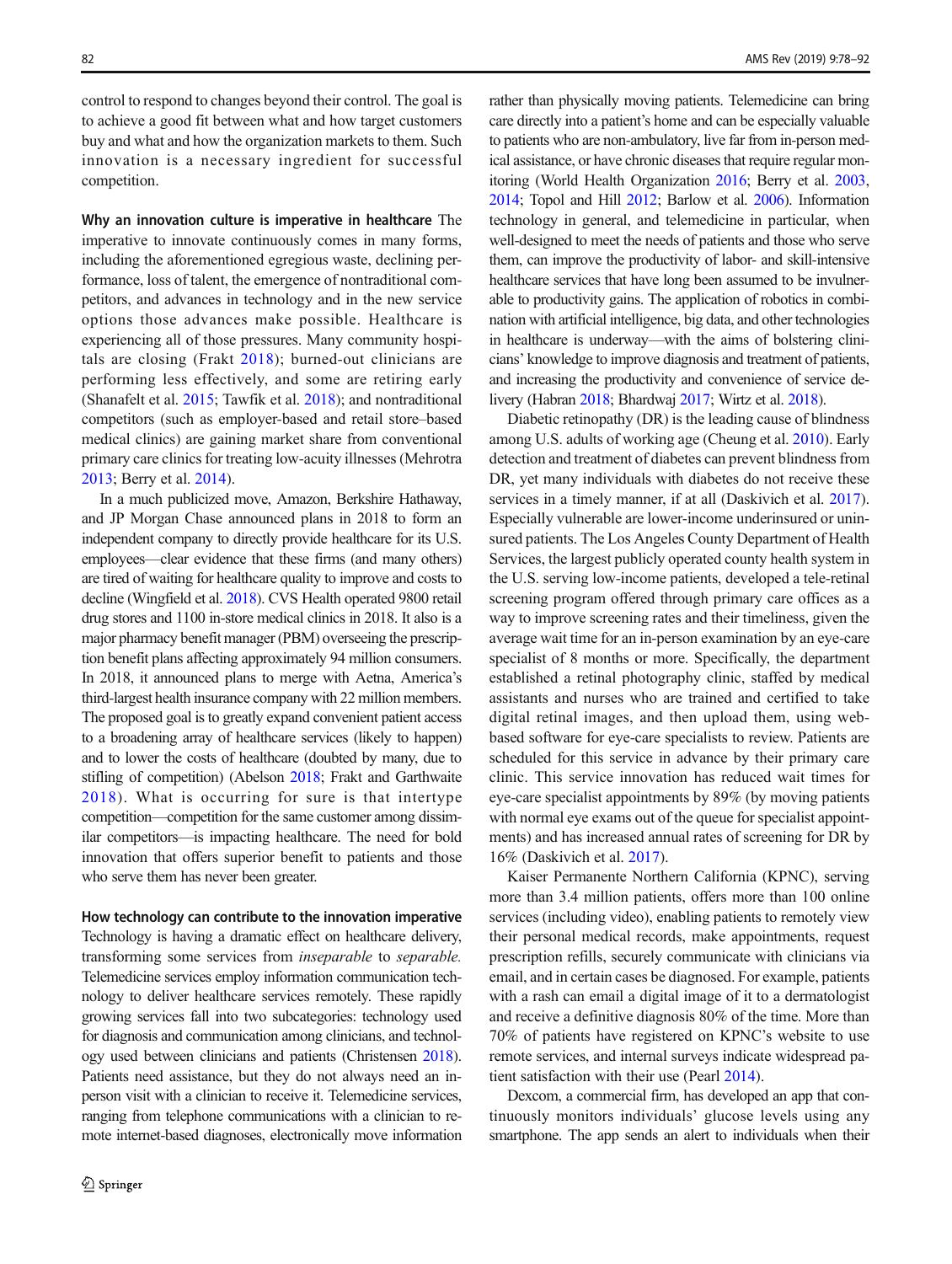glucose spikes, for example, after a meal, thereby prompting them to engage in physical activity such as taking a walk. Use of this app has resulted in improved hemoglobin  $A_{1C}$  levels (the standard test for diabetes), helping some patients reduce the need for medication and even lose weight (Zane and Wiler [2018\)](#page-14-0).

Thomas Jefferson University Hospital, in Philadelphia, developed a virtual reality simulation of radiation therapy to help defuse the anxiety and fear of cancer patients before their first radiation treatment. Patients who experience the simulations are significantly less anxious and have a better understanding of the treatment than patients who only receive traditional preparation for their radiation experience that typically involves being apprised of benefits, risks, and side effects (Marquess et al. [2017\)](#page-13-0).

How cost plays a role Service innovation may also be prompted when the cost of conventional service is unaffordable. This brings up the topic of *jugaad*, a frugal, flexible, inclusive approach to innovation increasingly applied to delivering healthcare in countries, such as India, with vast numbers of low-income families living in remote villages. The Hindi term *jugaad* combines improvisation with pragmatism to get more from less in providing healthcare to people who might not otherwise have any access to it (Prabhu and Jain [2015\)](#page-14-0). The jugaad approach starts with deep understanding of the resource constraints and barriers to the conventional and looks for unconventional solutions to overcome them.

Dr. V. Mohan, a renowned diabetes specialist in India, wanted to help people in the country's rural areas with limited access to healthcare who have diabetes or are at risk for the disease (Radjou et al. [2012\)](#page-14-0). Dr. Mohan's jugaad solution was a large mobile van (donated by the World Diabetes Foundation) that would travel from village to village outfitted with medical equipment and a satellite dish to transmit images. Village residents have an image of their eye taken and transmitted to a physician in the main clinic, enabling a prompt diagnosis that is sent back to a local health volunteer in the van. The patient is informed if disease is present and, if so, given the doctor's advice on managing it. The patient returns for checkups when the van returns. The health volunteers are selected and trained at Dr. Mohan's city hospital and then return to their village to perform this role (Prabhu and Jain [2015](#page-14-0)).

Jugaad, born of necessity in India, is highly relevant to wealthier industrialized countries, including the United States. U.S. healthcare needs to do more with less, too. Imagine if, within a 10-year period, a total of \$1 trillion of annual healthcare spending could be returned to society for other uses without compromising healthcare quality. The aforementioned Los Angeles County tele-retinal screening program for low-income residents, among many other examples, illustrates the opportunity for jugaad in the United States. U.S. healthcare needs a jugaad philosophy adapted to, and thus workable, in American society. Such frugality,

flexibility, and inclusiveness would strengthen the culture of innovation in U.S. healthcare organizations.

### Prizing institutional self-confidence

An organization's self-confidence is a critically important but generally unrecognized building block of an innovation culture. In a previous field study of three innovative, highperformance health systems in Wisconsin—Gundersen Health in La Crosse, ThedaCare in Appleton, and Bellin Health in Green Bay—I observed institutional selfconfidence facilitating unconventional thinking and bold service. These three independent, nonprofit, integrated health systems had the confidence to compete with larger health systems in major markets for medical talent; to actively learn from patient advisory boards, community partners, qualityimprovement organizations, and researchers such as myself; and to publicly post their medical performance outcomes online. They believed they could control their destiny by focusing on becoming better, not necessarily bigger, than competitors. Their cultures favored asking "why not?" over "why?"

Institutional self-confidence is energizing and motivating, essential to innovation because maintaining the status quo requires less organizational energy than pursuing improvement (Samet and Smith [2016](#page-14-0)). Such confidence is closely aligned with optimism rather than arrogance. As Samet and Smith ([2016](#page-14-0), p. 5) write, "An innovation mindset is optimistic because it comes from a core belief that the future can be better than the present and that there is always a better way of doing something...." Gundersen, ThedaCare, and Bellin exemplify the institutional self-confidence and optimism that are vital to success in today's tumultuous healthcare climate.

Gundersen has developed one of the nation's most comprehensive, progressive care-coordination programs to better serve patients with complex health profiles. Experienced, subspecialty-trained nurses, the "care coordinators," abetted by a system-wide electronic medical record, have regular personal contact with patients assigned to them and with their doctors in both hospital and outpatient clinic settings. The care coordinators ensure that patients are well informed about their medical conditions and treatments and have a "go-to" advocate, and that clinical care across multiple clinicians is coordinated. Gundersen's care-coordination program, started in 2003, is associated with reduced costs (including fewer emergency department visits and hospitalizations) and improved patient satisfaction (Berry et al. [2013](#page-12-0)).

ThedaCare launched a "collaborative care" model in 2007, to mitigate the fragmented care that often occurs in hospitals. A four-person team comprising a doctor, nurse, bedside pharmacist, and discharge planner (often a social worker) collaborates among themselves and with the patient and family to create a single care plan that is regularly updated in team huddles. The team takes the patient's history at hospital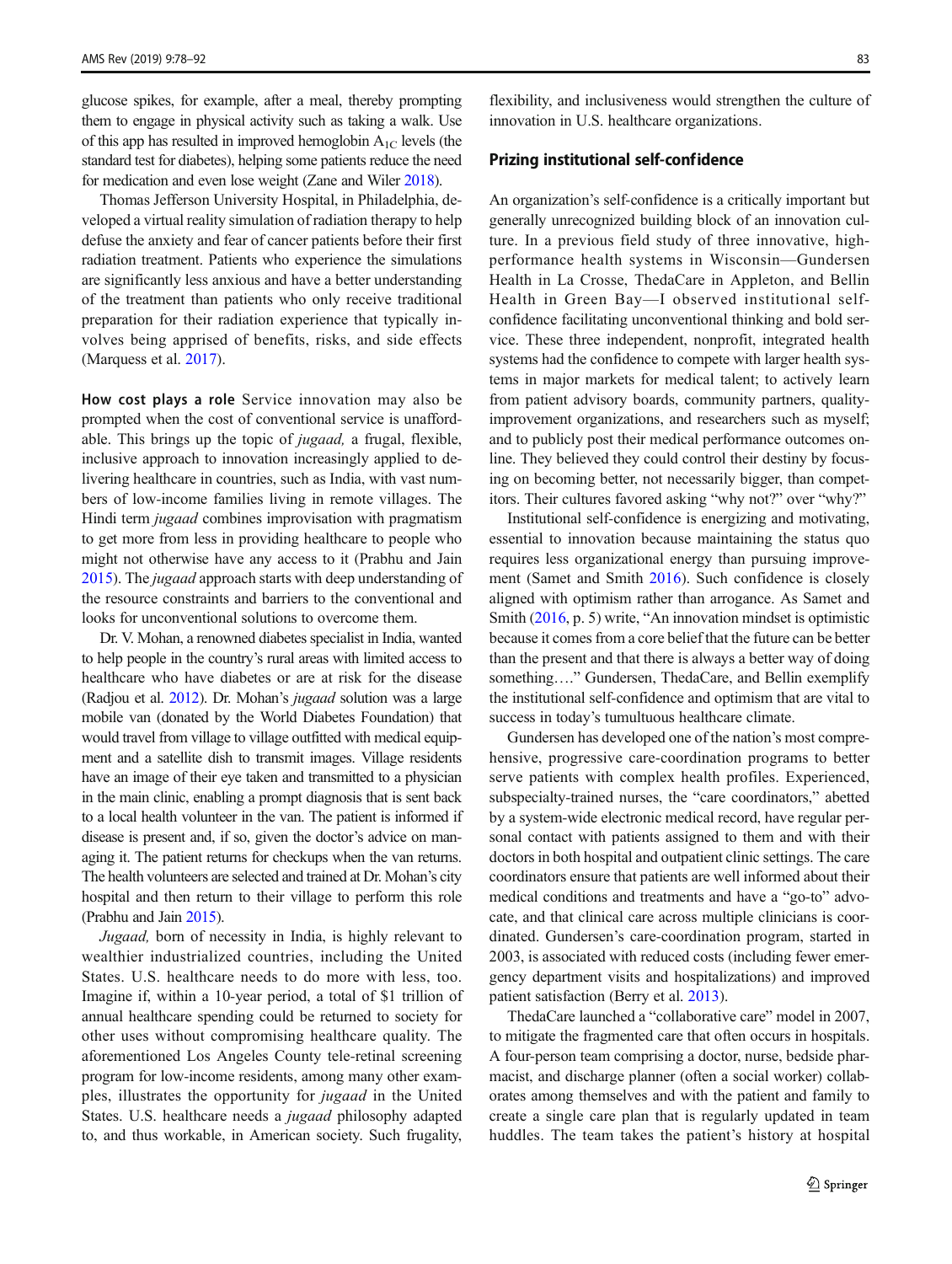admission, conducts a physical assessment, estimates a discharge date, and develops a treatment plan to meet that discharge target. The team huddles in specifically designed work stations outside the patient's room before and after the patient visit, updating the care plan as necessary. The presence of a bedside pharmacist, supported by computerized pharmaceutical databases, has improved medication safety. As one pharmacist told me, "80% of the efficacy is being there, seeing the patient. When all I see is paper, I lose all of that." ThedaCare's collaborative-care model has reduced the cost per case and the average length of stay—and has improved patient satisfaction and clinical quality performance measures (such as reducing the incidence of hospital-acquired pneumonia) (Berry and Dunham [2013;](#page-12-0) Bielaszka-DuVernay [2011](#page-12-0)).

For most of its more than 100 years of operation, Bellin Health did not provide oncology treatment, other than surgery. Cancer patients received outpatient treatment from private practice clinics. In the early 2000s, however, a combination of factors, including concerns expressed by Bellin's surgeons and patients about the quality and timeliness of oncology care that was available, prompted Bellin's management to decide to build an integrated cancer center from scratch, a considerable strategic investment. Bellin's board approved the idea contingent on management's bringing back a strategy that would substantially improve the quality of oncology care already available in the market. Management then conducted consumer research that informed the planning of an integrated cancer practice housed in an innovatively designed, freestanding facility with ample parking. All nonsurgical oncology services would be provided in the new facility—a "one-stop shop." Patients indicated in the research that they did not want to go to the hospital campus for their chemotherapy and radiation treatments, prompting a decision to build the cancer center several miles away from the hospital. Bellin opened its center in 2008 and surpassed its five-year growth and revenue targets in 2 years. Surveyed regularly, nearly 100% of patients indicate they are "highly likely" to recommend Bellin's oncology services to others (Berry et al. [2015](#page-12-0)).

### Including patients and families on the innovation team

Another building block of an innovation culture in healthcare is using patient and family knowledge to spur improvement. Authentic encouragement to those being served to share ideas openly and safely, sparking the imagination of others, is a critical factor in service innovation. Service innovations that make a positive difference, from small operational improvements to strategic advances, are more likely when customer input is valued (Gill et al. [2017;](#page-13-0) Lee et al. [2015](#page-13-0)). Healthcare is for patients, and healthcare innovation requires their input their ideas, concerns, needs, and wants—expressed from the basis of their experiences and self-knowledge. Invariably, clinicians who themselves become seriously ill confess that their illness experience helped them understand the realities of being a patient and the importance of learning from the patient at a deeper level than they would have done before getting sick (Awdish [2017](#page-12-0); Garnick [2018;](#page-13-0) Stern [2018\)](#page-14-0).

True patient-centeredness involves clinicians' determining not only what is the matter with the patient, but also what matters to the patient (Barry and Edgman-Levitan [2012\)](#page-12-0). Some health systems incorporate the patient's voice into collective conversation and cultural awareness by beginning each management meeting with stories of patient experiences, positive and negative. Some health systems form patient advisory boards (which may include patients' family members). Kaiser Permanente is an active user of such advisory boards, and its cancer program, for example, uses oncology advisory councils in various regions and includes patients on process-improvement teams for each cancer type. Kaiser Permanente administrators report that using patient advisors speeds up needed change by prioritizing improvements and energizing the staff. Oncology program changes influenced by patient advisors include expanding the use of nurse navigation services and improving interactive patient-education materials, decision-making aids, and service timeliness (Berry et al. [2018a\)](#page-12-0).

Institution-patient-family teamwork is one source of service innovation; clinician-patient-family teamwork is another. Few life experiences are crueler than pediatric cancer, but this blatant unfairness motivates some of the most empathetic creativity to be found in all of healthcare (Berry et al. [2018b\)](#page-12-0). Empathy is viewing the situation from another's perspective, avoiding judgment when assessing the situation, recognizing emotion, and responding in a caring manner (Wiseman [1996](#page-14-0)). Effectively serving a child who 1 day is riding a bicycle and playing with friends and the next is undergoing an MRI scan (to find suspected cancer) requires empathetic creativity. Pediatric clinicians and staff have derived clever ways to reduce a child's fear of a procedure or treatment, including teaching the patient who fears needles to paint with a toy syringe or having the patient role-play chemotherapy by infusing a stuffed animal outfitted with a port (Berry et al. [2018b\)](#page-12-0).

The Peter MacCallum Radiation Center, in Australia, illustrates the potential impact of clinician-patient-family innovation. One parent of a child with cancer recounts: "My son had general anesthesia for radiation therapy, but as he felt a lot of anxiety about this procedure, the team would allow him to sit on me during anesthesia. They also noticed that when he woke up, he got upset about lacking a shirt. Now the team puts his shirt back on before he wakes.…To me, these small acts were the ultimate kindness, reducing his anxiety and distress and, therefore, my own" (Berry et al. [2017b\)](#page-12-0). This same patient, whom I will call "Ben," was understandably anxious during long hospital stays. To reduce his anxiety, Ben's parents and the clinical team discussed his likes and dislikes and drafted a list called "Ben's treatment rules," which was placed on his hospital room door. The list included Ben's preference for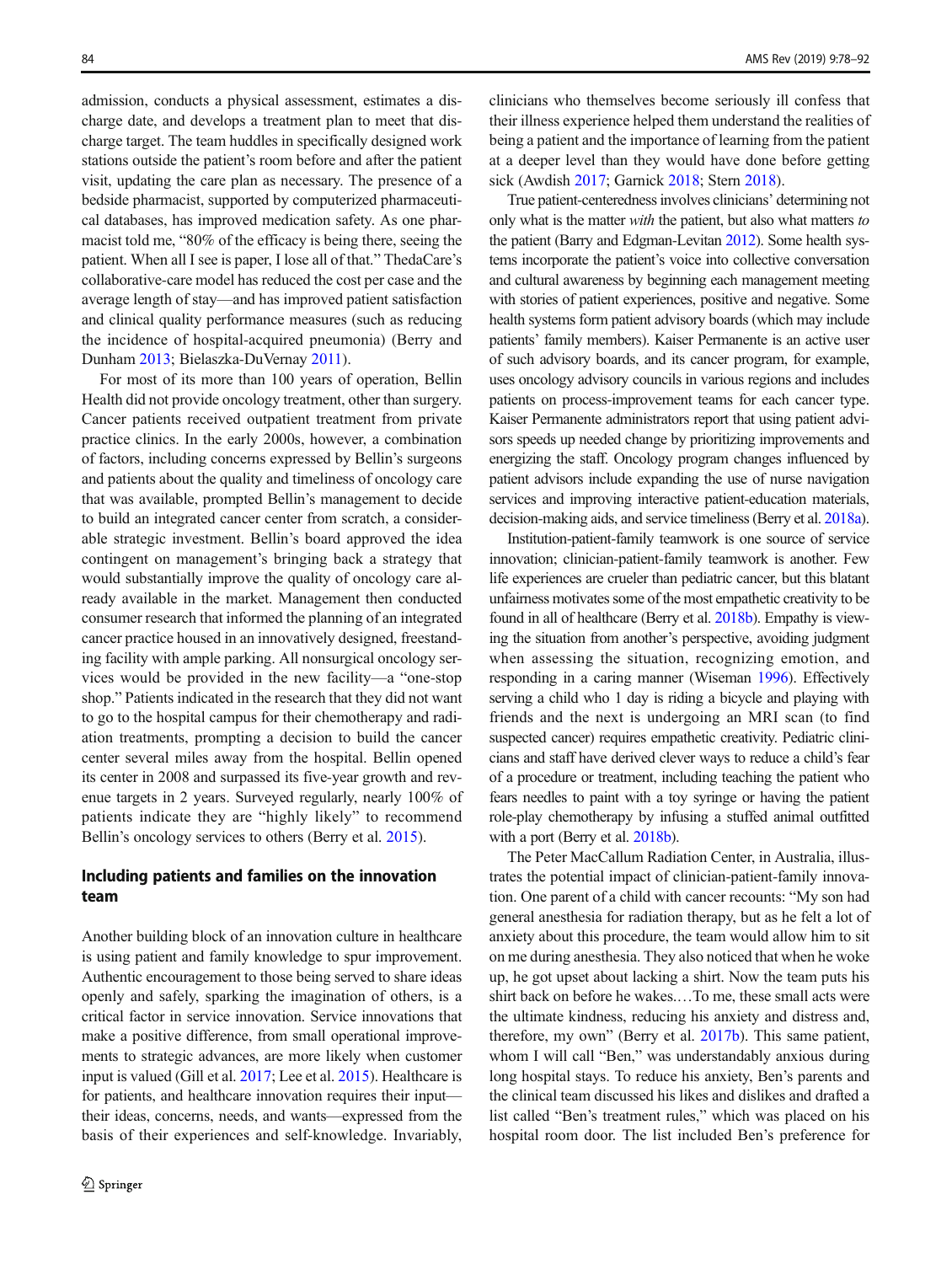silence during procedures and for minimizing the number of people in his room at one time (Danaher et al. [2017\)](#page-13-0). This lowtech solution codified what mattered to Ben and improved his service experience.

Service innovation is urgent in healthcare. Now more than ever before, healthcare institutions need to invest in the will and capability to improve operationally and strategically as they aim to deliver a better return to their stakeholders, starting with the patients. Continually improving clinical and service quality while simultaneously reducing wasteful spending are complementary efforts in building an organizational culture where value-creating innovation is non-negotiable, the confidence to try prevails, and patients' and family members' learned experiences and priorities are heard. Choosing between quality improvement and cost reduction is no longer an option; healthcare needs both, now. The examples presented thus far show that it can be done. But these are pockets of excellence in the healthcare industry that can—and must proliferate. I now turn to explore, in more detail, a sector of healthcare where the opportunity for inspired service innovation is especially pronounced—namely, cancer care.

# Service innovation in cancer care

My most recent research focuses on how to improve the service journey cancer patients and their families undergo, from initial diagnosis through treatment, post-treatment and, in some cases, end-of-life care. The research included phase-one "key informant" interviews with cancer patients, family members, and oncology clinicians, among others, followed by phase-two site visits to eight progressive cancer centers, a hospice, and a community health center. The goals were to identify service shortfalls in cancer care in phase one and to study innovative solutions in phase two. More than 300 people were interviewed in the two phases, and all quotations in this section of this article come from those conversations. My work was inspired by the aforementioned Wisconsin study that included observation and interviews at two innovative cancer centers.

The research enabled me to develop a framework for organizing innovative service approaches in cancer care. I call it the "Five C's of Cancer Service": coordinating services, orchestrating experience clues, enabling connection, valuing care continuity, and creating community partnerships (see Fig. 1). "Cancer" may be the scariest word in all of healthcare; not surprisingly, then, cancer care has all of the characteristics of a high-emotion service: customer unfamiliarity with the service, lack of control over its quality, significant consequences if things go wrong, service complexity that gives the provider the upper hand, and the reality that the service comprises many discrete events over a long period (Berry et al. [2015\)](#page-12-0). High-quality care in cancer is about more than the science; high-quality service is essential, too.



Fig. 1 Five C's of cancer service

Coordinating cancer services refers to pooling interdisciplinary knowledge to fulfill cancer patients' clinical, psychosocial, spiritual, and other needs and desires in a coherent, coordinated way. Both clinical and more-holistic coordination is needed. As one oncologist said, "Most cancer care in communities is fragmented….a cancer patient may see a surgeon, radiation and clinical oncologist separately." Another oncologist observed, "Oncology practice provides treatment, but this is a fraction of the patient's needs." And an oncology nurse noted, "Where we lack is holistic care: psychosocial, nutrition, sexuality. Treat the whole patient."

Utah-based Intermountain Healthcare offers "multidisciplinary clinic" days to address to the issue of uncoordinated cancer care. Typically within a week of being diagnosed, patients (often accompanied by family members) have a full-day appointment where they sit in a meeting room and are visited separately by members of the care team: surgeon, medical oncologist, radiation oncologist, nutritionist, social worker, and a nurse navigator who helps coordinate the sessions. The care team meets early in the day to discuss the patients' cases and agree on tentative treatment plans, subject to modification once they visit the patients. Patients receive a written care plan that includes scheduled appointments (Berry et al. [2015](#page-12-0)).

Orchestrating experience clues refers to managing the many signals (clues) patients and families detect as they experience the service that providers offer. Well-managed clues can create positive feelings, such as trust and hope. Poorly managed clues can exacerbate negative feelings, such as anxiety and fear. The more important, variable, complex, and personal a service is, the more clue-sensitive customers are likely to be. Few, if any, services reflect these characteristics more than cancer care (Berry et al. [2016](#page-12-0)).

Three types of clues need to be managed (Berry et al. [2006b\)](#page-12-0). Functional clues convey the technical quality or competence of the service. Anything in the experience that—by its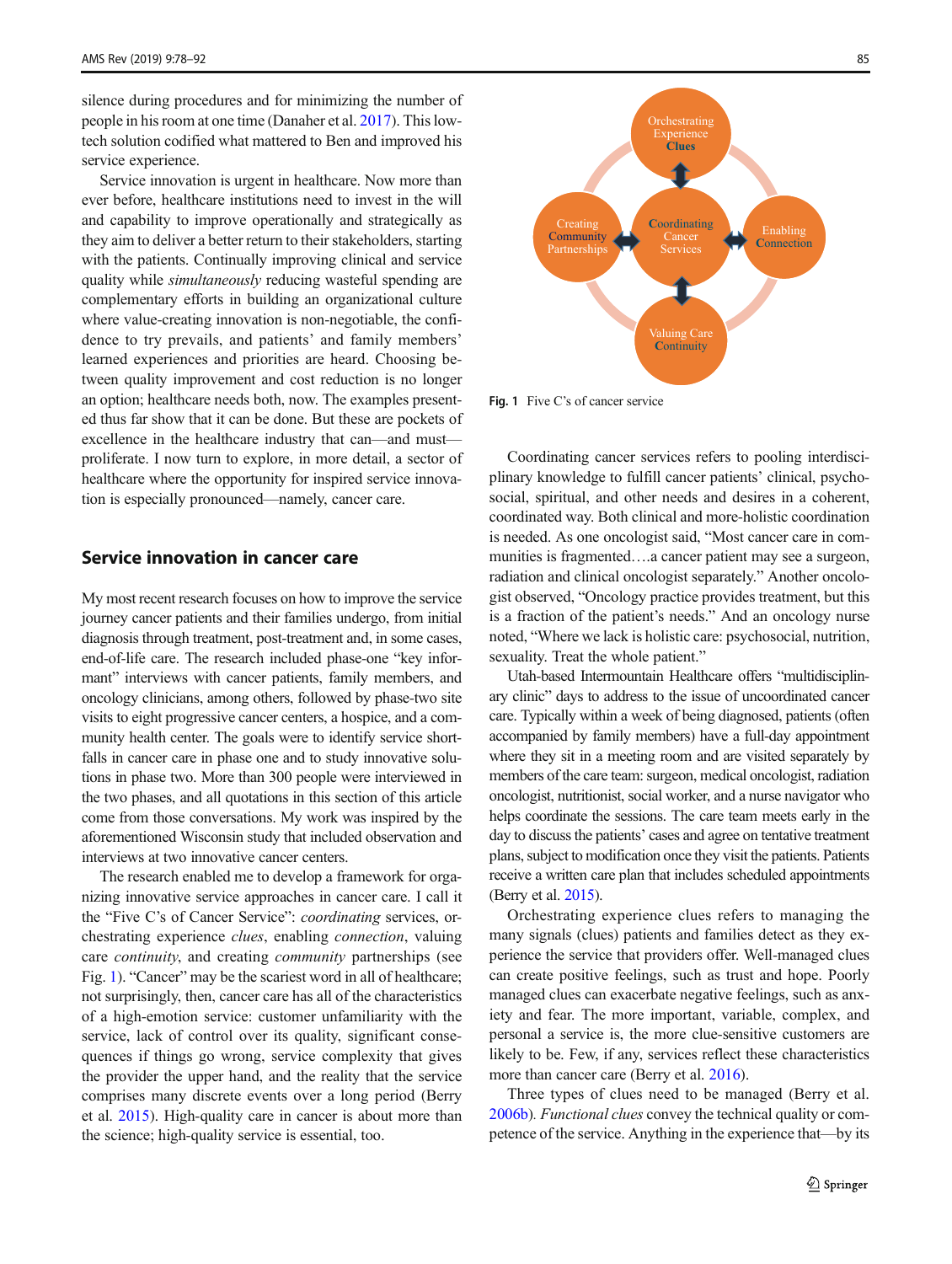presence (e.g., a timely appointment) or absence (e.g., missing records)—signals the level of competence is a functional clue. As an oncologist noted, "When you have cancer, you don't want to hear that 'we can get you in in two weeks'." Mechanic clues are emitted by stimuli associated with tangibles in the experience, such as the design of the service facility. A cancer center president explained: "You can go through the building, and you don't think there are 10 patients in it. But right now there are probably 100 patients in the facility. It was designed to create a sense of privacy." Humanic clues come from people, primarily service providers, in their body and verbal language, tone of voice, level of enthusiasm, and appearance. As a cancer patient said, "Nurse Nancy is very kind and sympathetic. She hugs me. She told me, 'Don't worry, the tumor is not so big'…she didn't use medical words; she uses words [that are] easy to understand" (Berry et al. [2015](#page-12-0)).

Language is an especially powerful type of humanic clue in healthcare service. As one cancer patient explained, "Patients are ultra-sensitive to the doctor's words as clues to whether they will live or die." I asked cancer clinicians if there were any words or phrases they would never use with a patient. All respondents shared at least one "never phrase," including the following (Berry et al. [2016](#page-12-0)):

"There is nothing more that we can do for you." (implies abandonment)

"You are lucky it is only stage 2." (trivializes a serious medical condition)

"Why did you wait so long to come in?" (creates a feeling of guilt)

"Let's not worry about that now." (not answering increases anxiety)

"You failed chemo." (suggests the patient is at fault)

An affirming example of the power of humanic clues is this story of clinician-patient-family innovation: An elderly, frail man with advanced incurable cancer had a lifelong dream of making a family pilgrimage to Mecca. With curative treatment off the table, the oncologist's discussions with the patient and family centered on the risks of a strenuous journey versus missing the last opportunity to fulfill a dream. The oncologist and care team prepared the patient and family for the trip, both medically and logistically, as well as possible. The patient and his family made the journey and returned. The patient passed away 3 months later, but a treasured family experience had been realized (Berry et al. [2017b\)](#page-12-0).

Enabling connection refers to enhancing patients' and families'sense of control by facilitating their connections with the assistance they need when they need it. A cancer diagnosis turns a person's world upside down, transferring a considerable degree of control over his or her daily life to the care team and institution. Cancer also is likely to greatly affect the patient's family. Stress related to the perceived lack of control can be partially mitigated through accessible, reliable, customized assistance. Just knowing that help is available when needed helps defuse negative emotion (Berry et al. [2015\)](#page-12-0). A patient explained: "I had to go to the ER on a weekend three weeks ago. I had a high fever and couldn't reach the doctor." The patient's father then chimed in: "You can't get sick during the weekend. No one is around."

Connection can be proactive (the provider initiates contact) or reactive (the patient or family initiates contact). Henry Ford Cancer Center pharmacists telephone all patients taking oral chemotherapy drugs at home at least once a week to monitor side effects, answer questions, and make sure the drugs are being taken appropriately. Oral chemotherapy is more convenient for the patient, but it is not safer just because it is in pill form. A similar example of proactive, medication-related connection comes from Kaiser Permanente, which places its infusion pharmacies (where chemotherapy drugs are prepared) right next to the chemotherapy treatment areas. This proximity allows infusion pharmacists to easily enter the treatment spaces to meet their patients, answer questions about side effects and other matters, and build relationships. Patients have a direct phone line to the pharmacy, obviating the need to go through a call center.

Henry Ford's Cancer Center has placed "OncoStat clinics," a strategic innovation, throughout its market area to offer timely access to patients suffering from the disease or treatment side effects. Clinicians specializing in cancer care have access to patients' electronic records, which may not be the case in an emergency room. The OncoStat clinics, an example of "reactive connection," have improved both patient access to convenient urgent care and clinical flow in the main cancer center because there are fewer nonscheduled patients requiring care (Berry et al. [2018a](#page-12-0)).

Valuing care continuity refers to viewing cancer as a lifechanging journey for patients who require ongoing care, aligned with the patients' and families' needs and desires. The end of primary cancer treatment does not mark the end of patients' need for assistance, whether with physical symptoms (such as fatigue, chronic pain, or long-term treatment side effects) or mental and emotional manifestations (such as when the cancer is life-limiting or when prognosis is good but, as research has documented, patients fear recurrence) (Doyle [2008;](#page-13-0) Aziz and Rowland [2003;](#page-12-0) Cheng et al. [2005;](#page-13-0) Mellon et al. [2006](#page-13-0)). One patient echoed many others with this comment: "There is anxiety when therapy comes to an end and you are 'cut loose.' I am seven years out now and still anxious before a mammogram. No one prepared me for that."

Seton Medical Center's cancer practice established an innovative cancer survivorship clinic to serve patients 2 years posttreatment and beyond. Staffed by an internist specializing in the late effects of cancer treatment and a nurse coordinator, the Seton Cancer Center, based in Austin, Texas, offers post-treatment patients care continuity in cooperation with patients' primary care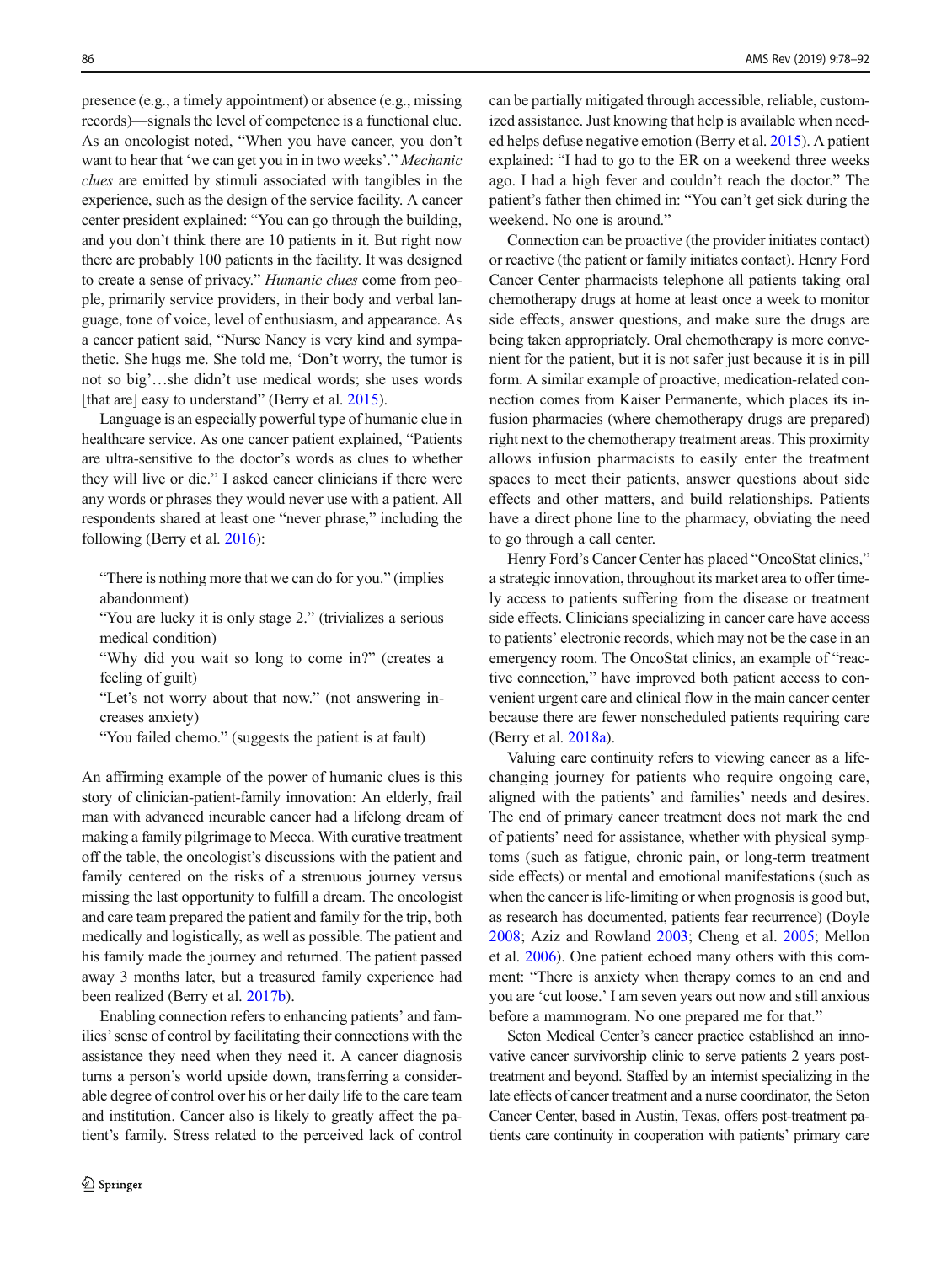physician and oncology team, as needed. The survivorship clinic provides post-treatment services that are uncommon in primary care—for example, bone-density testing for younger adult patients, checking endocrine levels, and doing skin assessments. The survivorship clinic team is best equipped to reassure patients when no signs of recurrence are evident.

Creating community partnerships refers to mobilizing community resources to help ease the path for cancer patients and their families. A cancer practice cannot adequately address all of the medical or related non-medical needs that can arise for a patient and family members when cancer strikes. For example, medical expenses can devastate a household's financial stability, even for patients with health insurance. Community financial support is necessary for a cancer center to help patients in financial distress. Numerous studies have documented the financial hardship faced by many families who confront cancer (Meeker et al. [2016;](#page-13-0) Shen et al. [2017](#page-14-0); Chino et al. [2018](#page-13-0)). Many lower-income patients lack transportation to and from medical appointments and would be helped by community philanthropy to fund gasoline cards, taxi, or Uber/Lyft services. An oncology nurse explained, "We see a lot of innercity patients who start treatment but don't finish. Transportation is an issue. Buses are unreliable, and some don't have family to bring them." A husband of a cancer patient said: "I had to leave my job to help my wife. All our savings went. I wish they could help a family struggling financially."

Newly diagnosed patients could benefit enormously from a community "buddy" system (organized by the cancer center) whereby a trained community volunteer who is post-treatment for a similar cancer counsels the new patient on what to expect and related concerns. The University of Alabama Birmingham Health System has implemented an innovative program in which "lay" (peer) volunteers from the community provide patients and families emotional, informational, problem-solving, and logistical assistance. The program has significantly improved patient satisfaction and reduced overall costs of care (Rocque et al. [2016,](#page-14-0) [2017](#page-14-0); Berry et al. [2018a\)](#page-12-0).

More than 1.7 million people in the U.S. were newly diagnosed with cancer in 2018 (Cancer Facts and Figures [2018\)](#page-12-0). Sooner or later, directly or indirectly, cancer touches most of us. Easing the path of cancer patients and their families through meaningful service innovation is an opportunity that is still far from being fully realized. As one cancer center administrator said, "We cannot always control the clinical outcome, but we can control the patient experience."

## How academics in marketing can contribute to healthcare innovation

Few, if any, services influence people's quality of life more than healthcare. No other type of service uses more resources or will

face more substantial challenges in the foreseeable future. Healthcare in the U.S. (and elsewhere) needs the expertise, objective reasoning, and fresh ideas—unpolluted by politics—that marketing academicians can offer (Berry and Bendapudi [2007\)](#page-12-0). Researchers with deep knowledge in services, consumer behavior, data analytics, qualitative research, and other specializations have so much potential to contribute to more-efficient and effective healthcare delivery, thereby benefiting individuals, communities, corporations (which pay for a lot of healthcare), the economy, and society as a whole.

Academic marketing can play a much bigger role in conducting research that moves healthcare forward, that tests and refines innovations that benefit patients and the professionals who serve them, and that improves quality while reducing waste. Seizing this opportunity will not be easy, however. Because healthcare is a unique, complex constellation of services, it presents an intellectually challenging domain of investigation. Researchers will need to make an ongoing commitment to studying healthcare; to reading the relevant literature in medicine, clinical care, and health policy; and to spending time in healthcare organizations, interacting with and observing clinicians and others who deliver the services on the front lines. They will need to develop a network of collaborators from inside healthcare, in order to benefit properly from their experiences and knowledge as pertinent studies are designed and influential articles about the research findings are written. Academics in the marketing field also must seek to publish in the journals that clinicians, thought leaders in medicine, and healthcare policymakers read, in addition to the marketing and business journals read by their own colleagues.

Marketing academics increasingly use healthcare as a setting for a particular study. To make a more meaningful contribution requires moving from referring merely to the broad context of healthcare to focusing intently and deliberately on healthcare as part of a career research trajectory, from developing research projects to scoping and sequencing welldelineated research paths. A research project is a singular event that may have inherent value but that typically has limited influence on its own; a research path is a series of related projects that build on one another cumulatively in order to more comprehensively address an important matter. In short, a research path has greater potential impact because it reflects an ongoing commitment to advancing knowledge and then applying that knowledge in practice.

Given the need to make tenure in a research-oriented business school, the opportunity to commit to a research vocation in healthcare may be more practical for tenured marketing faculty. Many talented marketing academics are well-positioned to make this commitment if they wish. Commitment, not talent, is where the deficit lies—for now. Even so, tenured faculty can groom junior faculty who share their desire to contribute to the healthcare literature, including partnering on projects that fit a junior faculty member's overall research program in services,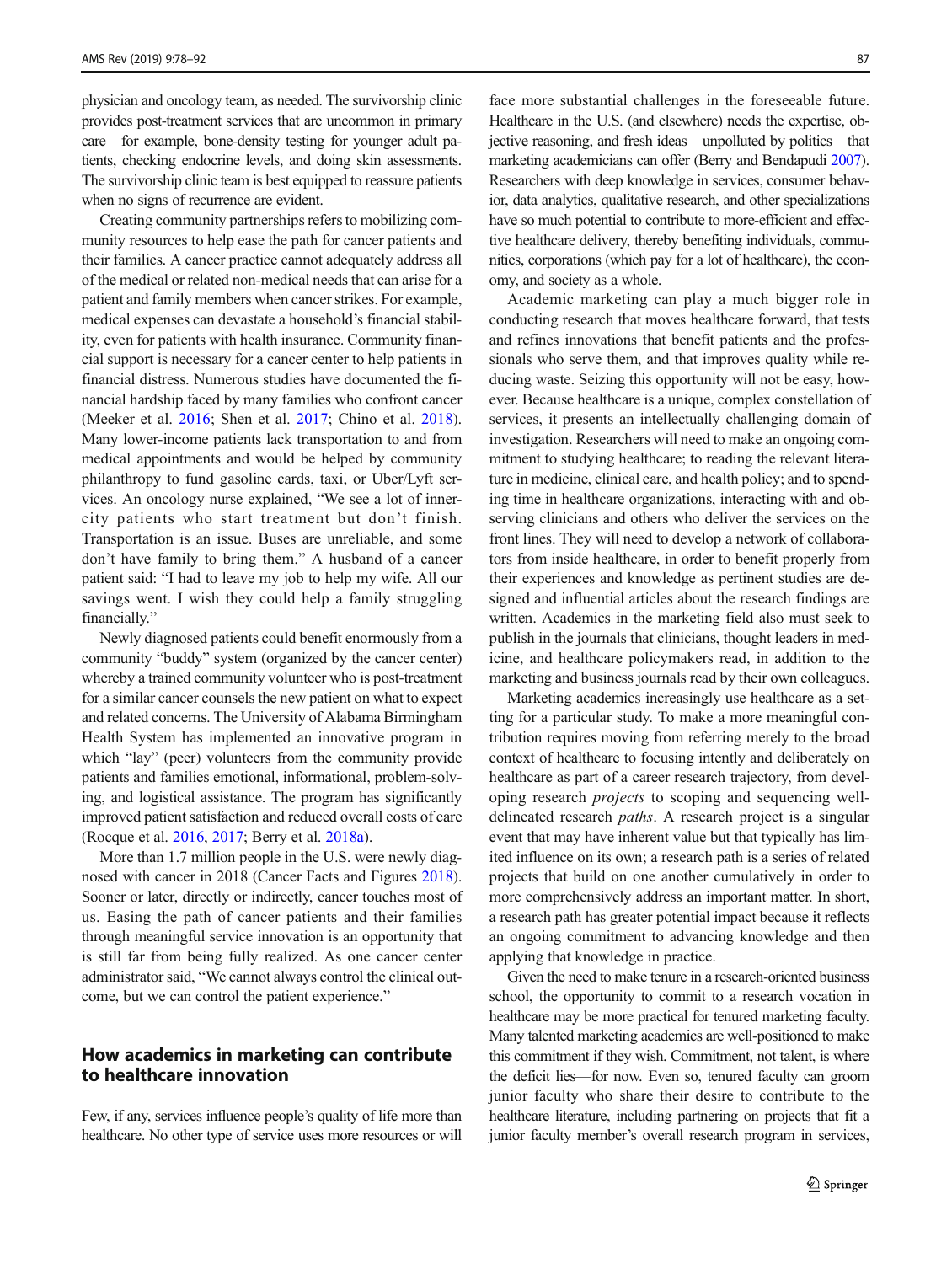consumer behavior, or other specializations. In effect, pre-tenure projects can become post-tenure paths.

A number of comprehensive research agendas have been published that are relevant to healthcare service innovation research, including healthcare delivery (Berry and Bendapudi [2007\)](#page-12-0), service innovation (Helkkula et al. [2018\)](#page-13-0), service design and innovation (Patricio et al. [2018\)](#page-14-0), customer experience (Lemon and Verhoef [2016](#page-13-0); Bolton et al. [2018](#page-12-0)), organizational climate (Bowen and Schneider [2014\)](#page-12-0), and others. These research agendas appropriately offer an array of investigative questions or projects that represent useful starting places for longer-term efforts. Below I outline a set of five research paths that directly relate to the subject of this article, service innovation in healthcare.

Service innovations that fail The study of innovation is central in marketing. Researchers can learn lessons that inform future healthcare innovations by linking what is known about innovation in the fields of marketing and business with dedicated analysis of important healthcare innovations that have not succeeded. Investigations that are specific to healthcare will be crucial to conduct, given the uniqueness of many of healthcare's features (e.g., its payment system, competing vested interests such as insurers versus hospitals). Failed innovations offer fertile ground for investigation.

Consider, for example, health maintenance organizations (HMOs), an especially promising innovation that was designed to improve health and reduce wasteful spending. One key innovation was "pre-payment" of an HMO with a risk-adjusted, flat, per capita (capitated) fee for all of the care that the HMO provided to patients (Mirabito and Berry [2010](#page-13-0)). Using this payment innovation, instead of the conventional "fee-for-service" structure (which incentivizes "sick care" rather than "well care"), created an incentive for HMOs to invest in preventive health to keep patients well and for their primary care doctors to consider more carefully whether a patient really needed a specialist referral or a particular diagnostic test. The HMO movement expanded rapidly in the 1980s and 1990s, but it then lost momentum and fell into disfavor (Coombs [2005](#page-13-0)). Some HMOs remain successful in the U.S., but what once appeared to be the new prevailing model for healthcare never came close to realizing its potential.

The HMO movement faltered in large measure because of a growing perception, by both patients and physicians, that cutting costs was taking precedence over improving people's health (Kao et al. [1998;](#page-13-0) Grumbach et al. [1999](#page-13-0)). This perception was reinforced by the reality of internal pressures on doctors in certain organizations (including some for-profit HMOs) to withhold specialist referrals, tests, and procedures that may not be needed. Stakeholder trust is essential in healthcare, and HMOs lost much of it over time (Robinson [2001;](#page-14-0) Grumbach et al. [1999;](#page-13-0) Mirabito and Berry [2010\)](#page-13-0), leaving fee-for-service as the predominant method of payment today. Careful analysis of the

HMO's rise and fall would be likely to reveal lessons to guide future innovations and avoid repetition of mistakes. The fundamental idea of keeping people healthy was sound; the idea's execution was not. Figuring out why, from a marketing perspective, the implementation largely failed is an area worthy of exploration.

Service innovations that succeed If the failures are worth studying, the successes in healthcare services innovation obviously are, too. At the 2018 Institute for Healthcare Improvement (IHI) National Forum, Jason Leitch, National Clinical Director of Healthcare Quality and Strategy for the Scottish Government, discussed a patient feedback innovation from Scotland called "Care Opinion." The innovation allows patients (and their families) to tell a story of their healthcare experience online, to which clinicians have the option of responding. Leitch reported that 96% of the stories receive such a response. In one story, the mother of an infant in the neonatal unit was concerned that the strong perfume worn by a nurse in the unit could be harmful to her newborn. The chief nursing officer at that hospital saw the story and, in just a few hours, implemented a no-perfume policy in the neonatal unit. This is, of course, a small operational improvement, but analysis of the marketing angle has tremendous potential. Think of it: a nationwide patient-provider communications network with a 96% provider response rate, and a new hospital policy implemented within a few hours—the keen expertise of marketing academicians would be valuable in exploring the how and why of this successful innovation (and others). Ongoing study of healthcare innovation successes, both operational and strategic, is likely to unearth useful lessons both for the healthcare field itself and, complementarily, for the marketing and business literature on innovation.

Marketing and measuring need services Most service research focuses on services that customers want to buy what they desire. Healthcare services research would benefit from greater attention to improving the marketing of services that people need but do not want. For instance, how do you market screening tests, such as mammography and colonoscopy, to people whose doctors recommended them? How best do you educate the general population on how to quickly detect the symptoms of a possible stroke and get needed treatment given the short time window in which strokes can be most effectively treated? How do you best engage people to take their prescribed medications? These services are needed, but often ignored, making customer persuasion (a basic goal of marketing) a difficult task. Healthcare needs to learn how to improve its persuasion capabilities so that services with evidence-based benefits can be used optimally, without underuse or overuse. This work is crucial for improving individual and population health, and marketing researchers have an important role to play.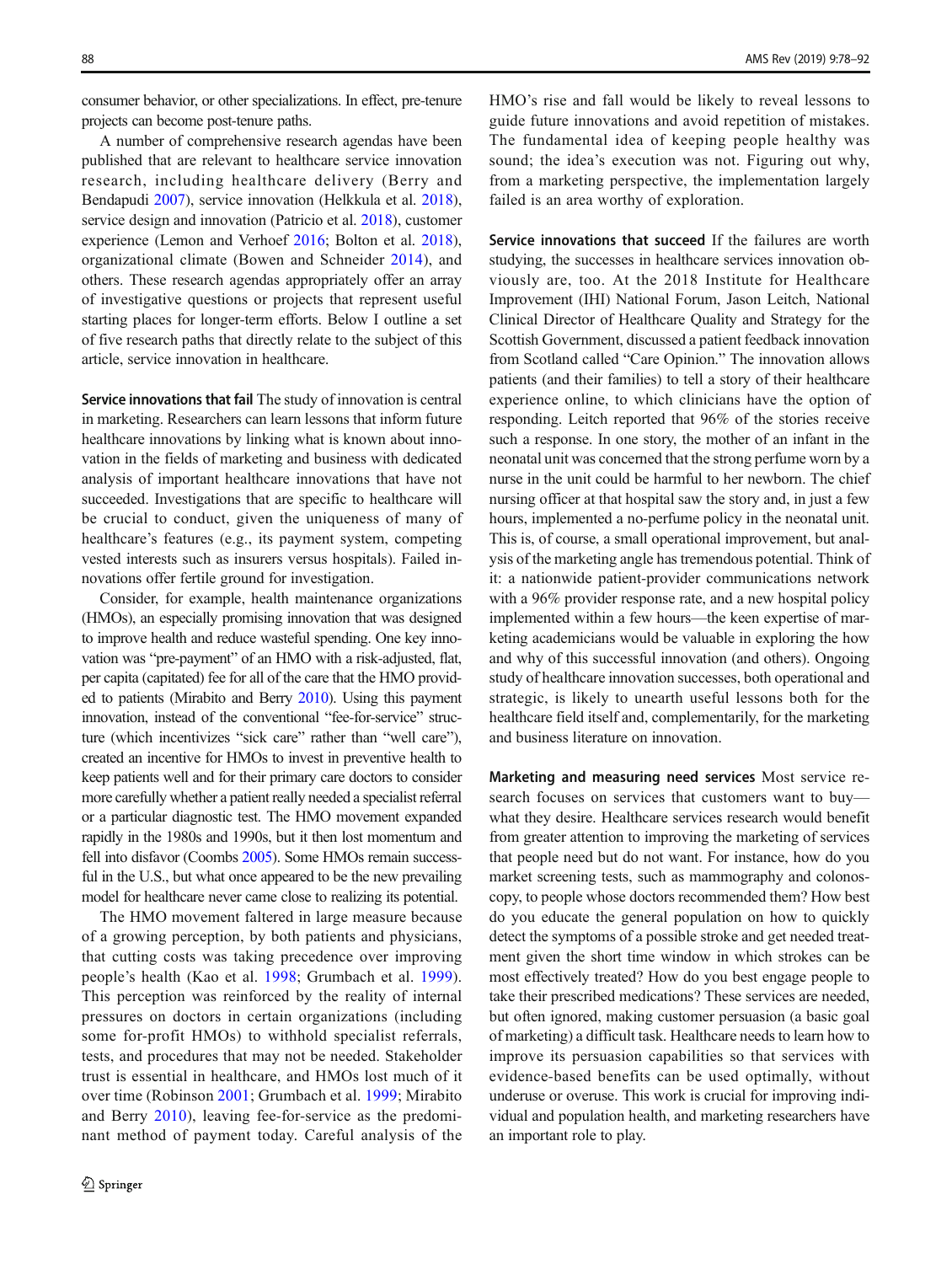A related, also promising, research path is the measurement of patient satisfaction and service quality in healthcare. Conventional measurement approaches used in academic marketing fit "want" services better than "need" services. I have observed many such examples in my healthcare studies. A doctor I observed as he worked with patients said to one patient, gently, "You wouldn't feel that you had a full experience if I didn't remind you to stop smoking." This physician was extremely warm to the patient throughout the visit. Conventional measures used in marketing and in healthcare would reflect that it was a good service experience because of how it made the person feel. But would the service have been objectively better if delivered more emphatically: "Your smoking may be slowly killing you. You must stop. Let me help you stop smoking, starting today." However, a service delivered in this manner may yield a poor patient-satisfaction score for the doctor (Berry and Bendapudi [2007\)](#page-12-0). New measurement ideas, and evidence on their value, are important areas to explore.

The balance between high-tech and high-touch services As a complex, high-emotion service, healthcare delivery has an essential reliance on the human "touch." This service feature has literal manifestations, as during physical examinations, procedures, and surgery; and figurative ones, as during conversations and shared decision-making between patient and clinician. As such, in-person, interactive services are central in healthcare. How should the importance of human touch be maintained as technology rapidly infiltrates myriad facets of healthcare delivery, ranging from in-home doctor visits conducted virtually through Skype, FaceTime, or other applications; to patients' use of armband or other sensors that monitor health conditions remotely; to the increasing use of service robots, a topic that Wirtz et al. ([2018](#page-14-0)) discuss in detail?

Notably, Kaiser Permanente Northern California, with its more than 100 internet, mobile, and video services, now conducts more virtual patient visits than in-person visits in serving more than 3.4 million patients in that region (Pearl [2014\)](#page-14-0). Not coincidentally, Kaiser Permanente (KP) is an HMO that survived the broader HMO fallout and, today, is widely considered one of the most innovative U.S. health systems and clearly is a technology leader. Paid on a flat-fee (capitated) basis for delivering healthcare services, KP does well when it keeps patients healthy and delivers services efficiently. It had a bottom-line reason to be an early, active investor in servicedelivery technology. Finding the right balance between hightech and high-touch, as KP has done, is a central issue in healthcare service innovation. Academic marketing can help healthcare find that right balance going forward.

How to create healthy communities Healthcare is at a tipping point, in that researchers and other experts are now starting to recognize that social determinants—the quality of people's

available education and housing, early childhood development, income levels that provide for basic needs and personal dignity, social support, nutrition and physical activity, and other factors far outweigh clinical care in influencing overall health and how long a person lives (Marmot [2015;](#page-13-0) McGinnis et al. [2002\)](#page-13-0).

In a compelling presentation at the 2018 IHI National Forum, Dr. Donald Berwick, a renowned leader in healthcare improvement, showed a slide of a subway map in New York City with a red line drawn from one subway stop in an affluent area to another stop in a lower-income area. He then pointed out that life expectancy drops 20 years from the affluent ZIP code to the non-affluent one! "The subway map will tell you the story," Berwick stated. Similar maps could be drawn in many other U.S. cities. In America, lower social status, educational level, and income correlate with poorer health. Healthcare delivery may not be local, given the growing use of virtual technologies to deliver care; health itself, however, is local.

Consider the case, in Atlanta, Georgia, of the East Lake Foundation, which redeveloped a new community on the site where a public housing project had once been. New marketrate and subsidized townhomes, villas, and apartments were built for a diverse mix of families of varying incomes. More than 1300 people lived in these residences in 2018. The Foundation built the Charles Drew Charter School, whose students academically outperform the state average. Violent crime in the community dropped by 97% from 1995 to 2017. The East Lake community is a bold, innovative solution to the tyranny of poverty and its tragic health effects. The community was designed with considerable input from area residents and professionals.

Marketing background and skills would be particularly useful in developing more innovation successes like the Villages of East Lake, as the community is called. Specifically, marketing academics could contribute, as part of a well-executed research path, to the design and rollout of these types of "purpose-built communities" by investigating the lessons to be learned from existing communities of this type; exploring the population characteristics that contribute to an optimal resident mix; studying the priorities of prospective residents and other stakeholders (such as businesses and donors) to learn which community attributes offer the most appeal and value; and developing "business and social case" pitches necessary to attract job-creating organizations, a robust array of retailers, quality education, and other essential infrastructure. Planning, funding, and creating a purpose-built community with a marketing perspective would be especially valuable and, possibly, make the difference between achieving success and confronting failure.

## Conclusion

Service innovation in healthcare is not only possible, as the examples in this article show, but imperative. The healthcare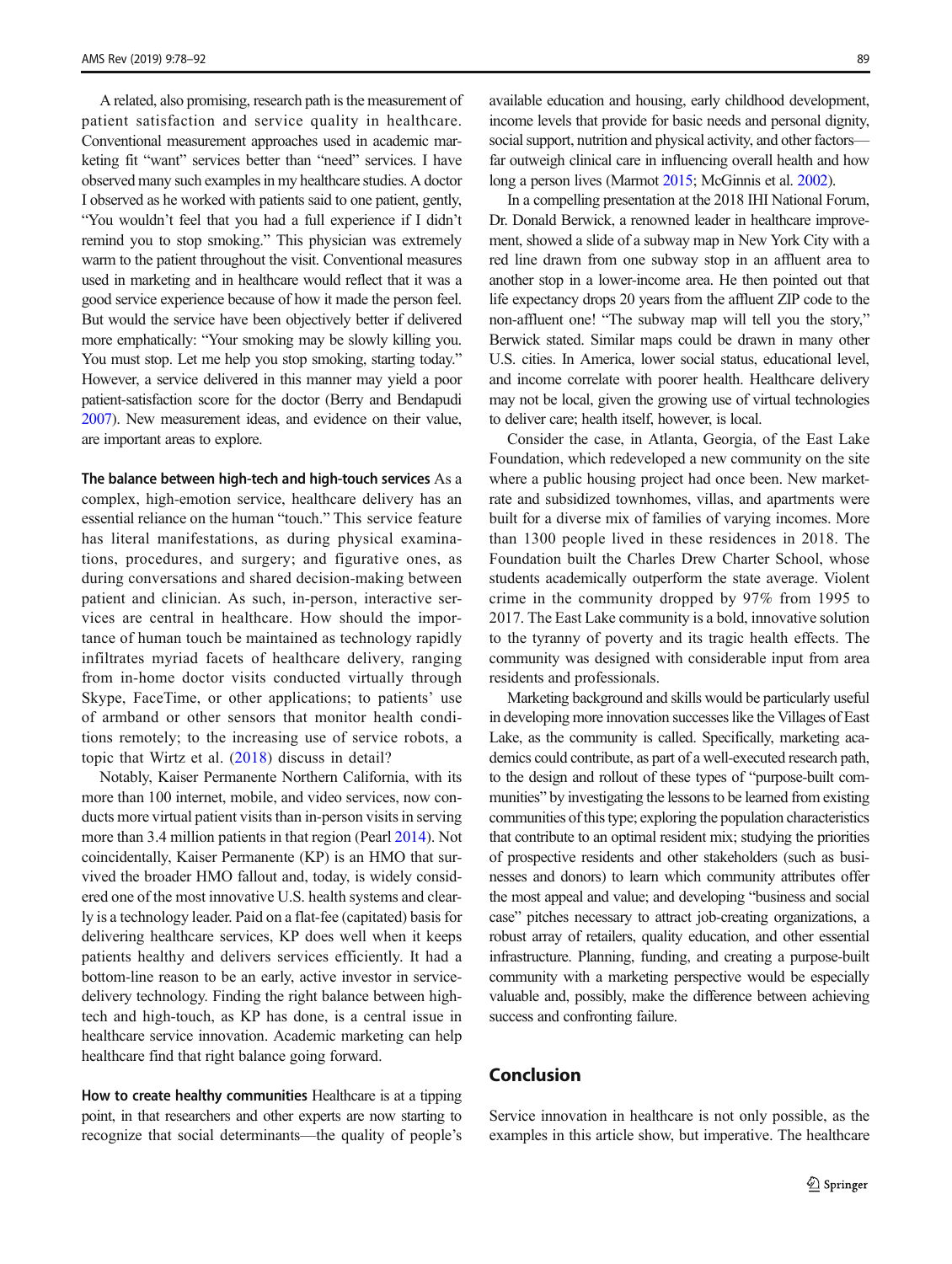<span id="page-12-0"></span>sector has not traditionally faced strong external pressure to be innovative in service delivery, but it does now. Wasteful spending is pervasive, and pressure to contain costs is intense. Market dynamics are changing rapidly, and a healthcare organization's economic security is no longer a given. Nontraditional competitors and nontraditional technology, among other market forces, require a broad-based movement toward improving efficiency and clinical and service quality, in order to address the expectations that most patients now have as they increasingly see healthcare through a consumer lens. The uniqueness of healthcare as a service makes implementing service innovation challenging. Yet, individual health systems (whether in cancer care or other medical areas) have clearly embraced the innovation service challenge, operationally and strategically. What remains is for that imperative to spread more widely and systematically, with the participation of researchers in the field of marketing, so that attending to the "customer experience" becomes one of the primary aims in how healthcare is delivered in the United States.

### References

- Abelson, R. (2018). Consolidation of CVS health with Aetna wins approval. The New York Times (October 11), B1-2.
- Altarum. (2018). Health care spending growth and its share of economy exhibit remarkable stability. Retrieved October 18, 2018 from [https://altarum.org/Health-Care-Spending-Growth-and-Share-of-](https://altarum.org/Health-Care-Spending-Growth-and-Share-of-Economy-Exhibit-Stability)[Economy-Exhibit-Stability.](https://altarum.org/Health-Care-Spending-Growth-and-Share-of-Economy-Exhibit-Stability)
- Anderson, D. J., Podgorny, K., Berrios-Torres, S. I., Bratzler, D. W., Dellinger, E. P., Greene, L., et al. (2014). Strategies to prevent surgical site infections in acute care hospitals: 2014 update. Infection Control and Hospital Epidemiology, 35(S2), S66–S88.
- Awdish, R. (2017). In shock: My journey from death to recovery and the redemptive power of hope. New York: St. Martin's Press.
- Aziz, N. M., & Rowland, J. H. (2003). Trends and advances in cancer survivorship research: challenges and opportunity. Seminars in Radiation Oncology, 13(3), 248–266.
- Barlow, J., Bayer, S., & Curry, R. (2006). Implementing complex innovations in fluid multi-stakeholder environments: experience of "telecare". Technovation, 26, 396–406.
- Barry, M. J., & Edgman-Levitan, S. (2012). Shared decision making: pinnacle of patient-centered care. New England Journal of Medicine, 366(9), 780–781.
- Bates, D. W., & Slight, S. P. (2014). Medication errors: what is their impact. Mayo Clinic Proceedings, 89(8), 1027–1029.
- Bentley, T. G. K., Effros, R. M., Palar, K., & Keeler, E. B. (2008). Waste in the U.S. health care system: a conceptual framework. The Milbank Quarterly, 86(4), 629–659.
- Berrios-Torres, S. I., Umscheid, C. A., Bratzler, D. W., Leas, B., Stone, E. C., Kelz, R. R., et al. (2017). Centers for disease control and prevention guideline for the prevention of surgical site infection, 2017. JAMA Surgery, 152(8), 784–791.
- Berry, L. L., & Bendapudi, N. (2007). Health care: a fertile field for service research. Journal of Service Research, 10(2), 111-122.
- Berry, L.L., & Dunham, J. (2013). Redefining the patient experience with collaborative care. Harvard Business Review. Retrieved October 15, 2018 from [https://hbr.org/2013/09/redefining-the-patient](https://hbr.org/2013/09/redefining-the-patient-experience-with-collaborative-care)[experience-with-collaborative-care](https://hbr.org/2013/09/redefining-the-patient-experience-with-collaborative-care).
- Berry, L. L., Seiders, K., & Wilder, S. S. (2003). Innovation in access to care: a patient-centered approach. Annals of Internal Medicine, 139(7), 568–574.
- Berry, L. L., Shankar, V., Parish, J. T., Cadwallader, S., & Dotzel, T. (2006a). Creating new markets through service innovation. MIT Sloan Management Review, 47(2), 56–63.
- Berry, L. L., Wall, E. A., & Carbone, L. P. (2006b). Service clues and customer assessment of the service experience. Academy of Management Perspectives, 20(33), 43–57.
- Berry, L. L., Rock, B. L., Houskamp, B. S., Brueggerman, J., & Tucker, L. (2013). Care coordination for patients with complex health profiles in inpatient and outpatient settings. Mayo Clinic Proceedings, 88(2), 184–194.
- Berry, L. L., Beckham, D., Dettman, A., & Mead, R. (2014). Toward a strategy of patient-centered access to primary care. Mayo Clinic Proceedings, 89(10), 1406–1415.
- Berry, L. L., Davis, S. W., & Wilmet, J. (2015). When the customer is stressed. Harvard Business Review, 93(2), 86–94.
- Berry, L. L., Jacobson, J. O., & Stuart, B. (2016). Managing the clues in cancer care. Journal of Oncology Practice, 14(4), 407–410.
- Berry, L. L., Danaher, T. S., Beckham, D., Awdish, R. L. A., & Mate, K. S. (2017a). When patients and their families feel like hostages to health care. Mayo Clinic Proceedings, 92(9), 1373–1381.
- Berry, L. L., Danaher, T. S., Chapman, R. A., & Awdish, R. L. A. (2017b). Role of kindness in cancer care. Journal of Oncology Practice, 13(11), 744–750.
- Berry, L.L., Deming, K.A., & Danaher, T.S. (2018a). Improving nonclinical and clinical-support services: Lessons from oncology. Mayo Clinic Proceedings: Innovations, Quality & Outcomes, Retrieved October 15, 2018 from [https://mcpiqojournal.org/article/S2542-](https://mcpiqojournal.org/article/S2542-4548(18)30046-8/fulltext) [4548\(18\)30046-8/fulltext](https://mcpiqojournal.org/article/S2542-4548(18)30046-8/fulltext).
- Berry, L.L., Modi, H., & Danaher, T.S. (2018b). How lessons from childhood cancer care could improve adult cancer care. The Conversation, Retrieved October 15, 2018 from [https://](https://theconversation.com/how-lessons-from-childhood-cancer-care-could-improve-adult-cancer-care-94542) [theconversation.com/how-lessons-from-childhood-cancer-care](https://theconversation.com/how-lessons-from-childhood-cancer-care-could-improve-adult-cancer-care-94542)[could-improve-adult-cancer-care-94542](https://theconversation.com/how-lessons-from-childhood-cancer-care-could-improve-adult-cancer-care-94542).
- Berwick, D. M., & Hackbarth, A. D. (2012). Eliminating waste in U.S. health care. Journal of the American Medical Association, 307(3), 422–425.
- Bhardwaj, G. (2017). How five technologies are shaping the future of health care. Forbes Community Voice. Retrieved October 18, 2018 from [https://www.forbes.com/sites/forbestechcouncil/2017/12/14/](https://www.forbes.com/sites/forbestechcouncil/2017/12/14/how-five-technologies-are-shaping-the-future-of-health-care/#2d8d22941023) [how-five-technologies-are-shaping-the-future-of-health-care/#](https://www.forbes.com/sites/forbestechcouncil/2017/12/14/how-five-technologies-are-shaping-the-future-of-health-care/#2d8d22941023) [2d8d22941023.](https://www.forbes.com/sites/forbestechcouncil/2017/12/14/how-five-technologies-are-shaping-the-future-of-health-care/#2d8d22941023)
- Bielaszka-DuVernay, C. (2011). Redesigning acute care processes in Wisconsin. Health Affairs, 30(3), 422–425.
- Bolton, R. N., McColl-Kennedy, J. R., Cheung, L., Gallan, A., Orsingher, C., Witell, L., & Zaki, M. (2018). Customer experience challenges: bringing together digital, physical and social realms. Journal of Service Management, 29(5), 776–808.
- Borksy, A., Zhan, C., Miller, T., Ngo-Metzger, Q., Bierman, A. S., & Myers, D. (2018). Few Americans receive all high-priority, appropriate clinical preventive services. Health Affairs, 37(6), 925–928.
- Bowen, D. E., & Schneider, B. (2014). A service climate synthesis and future research agenda. Journal of Service Research, 17(1), 5–22.
- Bush, R. W. (2007). Reducing waste in U.S. healthcare systems. Journal of the American Medical Association, 297(8), 871–874.
- Bynum J.P.W, Meara ER, Chang CH, Rhoads JM, Bronner KK. (2016). Our parents, ourselves: health care for an aging population. Lebanon, NH: The Dartmouth Institute of Health Policy & Clinical Practice. Retrieved November 14, 2018 from [http://www.](http://www.dartmouthatlas.org/downloads/reports/Our_Parents_Ourselves_021716_embargoed.pdf) [dartmouthatlas.org/downloads/reports/Our\\_Parents\\_Ourselves\\_](http://www.dartmouthatlas.org/downloads/reports/Our_Parents_Ourselves_021716_embargoed.pdf) [021716\\_embargoed.pdf](http://www.dartmouthatlas.org/downloads/reports/Our_Parents_Ourselves_021716_embargoed.pdf).
- Cancer Facts & Figures (2018). Atlanta: American Cancer Society; 2018. Retrieved November 14, 2018 from [https://www.cancer.org/content/](https://www.cancer.org/content/dam/cancer-org/research/cancer-facts-and-statistics/annual-cancer-facts-and-figures/2018/cancer-facts-and-figures-2018.pdf)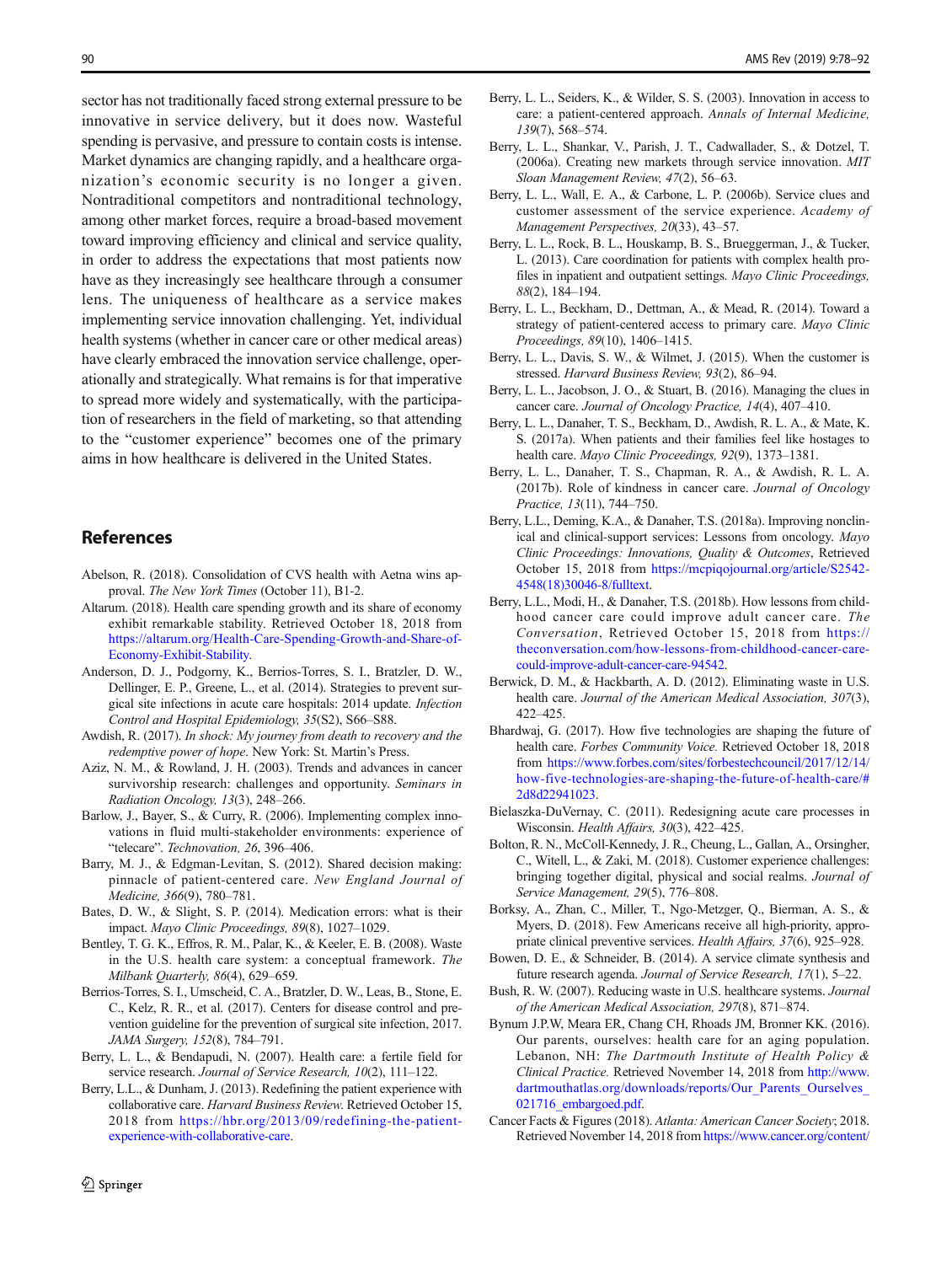<span id="page-13-0"></span>[dam/cancer-org/research/cancer-facts-and-statistics/annual-cancer](https://www.cancer.org/content/dam/cancer-org/research/cancer-facts-and-statistics/annual-cancer-facts-and-figures/2018/cancer-facts-and-figures-2018.pdf)[facts-and-figures/2018/cancer-facts-and-figures-2018.pdf](https://www.cancer.org/content/dam/cancer-org/research/cancer-facts-and-statistics/annual-cancer-facts-and-figures/2018/cancer-facts-and-figures-2018.pdf)

- Chassin, M. R., Mayer, C., & Nether, K. (2015). Improving hand hygiene at eight hospitals in the United States by targeting specific causes of noncompliance. The Joint Commission Journal on Quality and Patient Safety, 44(1), 4–12.
- Cheng, K. K. F., Thompson, D. R., Ling, W. M., & Chan, C. W. H. (2005). Measuring symptom prevalence, severity and distress of cancer survivors. Clinical Effective in Nursing, 9(3–4), 154–160.
- Cheung, N., Mitchell, P., & Wong, T. Y. (2010). Diabetic retinopathy. Lancet, 376(9735), 124–136.
- Chino, F., Peppercorn, J. M., Rushing, C., Nicolla, J., Kamal, A. H., & Altomare, I. (2018). Going for broke: a longitudinal study of patientreported financial sacrifice in cancer care. Journal of Oncology Practice, 14(9), e533–e546.
- Christensen, J.K.B. (2018). The emergence and unfolding of telemonitoring practices in different healthcare organizations. International Journal of Environmental Research and Public Health. Retrieved October 15, 2018 from [https://www.ncbi.nlm.](https://www.ncbi.nlm.nih.gov/pmc/articles/PMC5800160/) [nih.gov/pmc/articles/PMC5800160/](https://www.ncbi.nlm.nih.gov/pmc/articles/PMC5800160/).
- Coombs, J. G. (2005). The rise and fall of HMOs. Madison: University of Wisconsin Press.
- Cutler, D. M. (2018). What is the health spending problem? Health Affairs, 37(3), 493–497.
- Cutler, D., Wikler, E., & Basch, P. (2012). Reducing administrative costs and improving the health care system. New England Journal of Medicine, 367(20), 1875–1878.
- Danaher, T. S., Brand, S. R., Pickard, L. S. S., Mack, J. W., & Berry, L. L. (2017). How a child with cancer moved from vulnerability to resilience. Journal of Clinical Oncology, 35(27), 3169–3171.
- Daskivich, L. P., Vasquez, C., Martinez, C., Tseng, C. H., & Mangione, C. M. (2017). Implementation and evaluation of a large-scale teleretinal diabetic retinopathy screening program in the Los Angeles county department of health services. JAMA Internal Medicine, 177(5), 642–649.
- Davies, L., Petitti, D. B., Martin, L., Woo, M., & Lin, J. S. (2018). Defining, estimating, and communicating overdiagnosis in cancer screening. Annals of Internal Medicine, 169(1), 36-43.
- Dobler, C. C., Midthun, D. E., & Montori, V. M. (2017). Quality of shared decision making in lung cancer screening: the right process with the right partners at the right time and place. Mayo Clinic Proceedings, 92(11), 1612–1616.
- Downing, L. N., Bates, D. W., & Longhurst, C. A. (2018). Physician burnout in the electronic health record era: Are we ignoring the real cause? Annals of Internal Medicine, 169(1), 50–51.
- Doyle, N. (2008). Cancer survivorship: evolutionary concept analysis. Journal of Advanced Nursing, 62(4), 499–509.
- Edvardsson, B., Enquist, B., & Johnston, R. (2010). Design dimensions of experience rooms for service test drives: case studies in several service contexts. Managing Service Quality: An International Journal, 20(4), 312–327.
- Frakt, A. (2018). A hospital die-off hits rural America hard. The New York Times (October 30)), B1-2.
- Frakt, A. B., & Garthwaite, G. (2018). The CVS-Aetna merger: another large bet on the changing U.S. health care landscape. Annals of Internal Medicine, 168(7), 511–512.
- Fuchs, V.R. (2009a). Eliminating "waste" in health care". Journal of the American Medical Association, 302 (22), 2481–2482.
- Fuchs, V. R. (2009b). Cost shifting does not reduce the cost of health care. Journal of the American Medical Association, 302(9), 999–1000.
- Fuchs, V. R. (2018). How to make US health care more equitable and less costly—begin by replacing employment-based insurance. Journal of the American Medical Association, 320(20), 2071–2072.
- Fulton, B. D. (2017). Health care market concentration trends in the United States: evidence and policy responses. Health Affairs, 36(9), 1530–1538.
- Garnick, M. B. (2018). Filling in the gaps. Journal of the American Medical Association, 319(20), 2079–2080.
- Gaynor, M., Ho, K., & Town, R. J. (2015). The industrial organization of health care markets. Journal of Economic Literature, 53(2), 235– 284.
- Gill, M., Sridhari, S., & Grewal, R. (2017). Return on engagement initiatives (ROEI): a study of a business-to-business mobile app. Journal of Marketing, 81(4), 45–66.
- Grumbach, K., Selby, J. V., Damberg, C., Bindman, A. B., Quesenberry, C. J. R., Truman, A., et al. (1999). Resolving the gatekeeper conundrum: what patients value in primary care and referrals to specialists. The Journal of the American Medical Association, 282(3), 261–266.
- Habran, E., Saulpic, O., & Zarlowski, P. (2018). Digitalisation in healthcare: an analysis of projects proposed by practitioners. British Journal of Health Care Management, 24(3), 150–155.
- Helkkula, A., Kowalkowski, C., & Tronvoll, B. (2018). Archetypes of service innovation: implications for value cocreation. Journal of Service Research, 21(3), 284–301.
- Jain, S.S. & Schulman, K.A. (2018). Committing to transformation: Chief innovation officers and the role of organizational redesign. Health Affairs Blog. Retrieved October 15, 2018 from [https://www.](https://www.healthaffairs.org/do/10.1377/hblog20180920.793517/full/) [healthaffairs.org/do/10.1377/hblog20180920.793517/full/](https://www.healthaffairs.org/do/10.1377/hblog20180920.793517/full/).
- Kao, A. C., Green, D. C., Zaslavsky, A. M., Koplan, J. P., & Cleary, P. D. (1998). The relationship between method of physician payment and patient trust. The Journal of the American Medical Association, 280(19), 1708–1714.
- Lee, J., Sridhari, S., Henderson, C., & Palmatier, R. (2015). Effect of customer-centric structures on long-term financial performance. Marketing Science, 34(2), 250–268.
- Lemon, K. N., & Verhoef, P. C. (2016). Understanding customer experience throughout the customer journey. Journal of Marketing, 80(November), 69–96.
- Makary, M.A., & Daniel, M. (2016). Medical error—the third leading cause of death in the U.S. British Medical Journal, 353, i2139. Retrieved November 14, 2018 from [http://healthofamericans.org/](http://healthofamericans.org/files/Medical_error.pdf) [files/Medical\\_error.pdf](http://healthofamericans.org/files/Medical_error.pdf).
- Marmot, M. (2015). The health gap: The challenge of an unequal world. London: Bloomsburg Publishing.
- Marquess, M., Johnston, S. P., Williams, N. L., Giordano, C., Leiby, B. E., Hurwitz, M. D., Dicker, A. P., & Den, R. B. (2017). A pilot study to determine if the use of a virtual reality education module reduces anxiety and increases comprehension in patients receiving radiation therapy. Journal of Radiation Oncology, 6(3), 317–322.
- McGinnis, M. J., Williams-Russo, P., & Knickman, J. R. (2002). The case for more active policy attention to health promotion. Health Affairs, 21(2), 78–93.
- McHugh, M. D., Kutney-Lee, A., Cimiotti, J. P., Sloane, D. M., & Aiken, L. H. (2011). Nurses' wisdespread job dissatisfaction, burnout, and frustration with health benefits signal problems for patient care. Health Affairs, 30(2), 202–210.
- Meeker, C. R., Geynisman, D. M., Egleston, B. L., Hall, M. J., Mechanic, K. Y., Bilusic, M., Plismack, E. R., Martin, L. P., von Mehran, M., Lewis, B., & Wong, Y. (2016). Relationships among financial distress, emotional distress, and overall distress in insured patients with cancer. Journal of Oncology Practice, 12(7), 663.
- Mehrotra, A. (2013). The convenience revolution for treatment of lowacuity conditions. Journal of the American Medical Association, 310(1), 35–36.
- Mellon, S., Northhouse, L. L., & Weiss, L. L. (2006). A population-based study of the quality of life of cancer survivors and their family caregivers. Cancer Nursing, 29(2), 120–131.
- Mirabito, A. M., & Berry, L. L. (2010). Lessons that patient-centered medical homes can learn from the mistakes of HMOs. Annals of Internal Medicine, 152(3), 182–185.
- Mulley, A. G., Trimble, C., & Elwyn, G. (2012). Stop the silent misdiagnosis: patients' preferences matter. British Medical Journal,